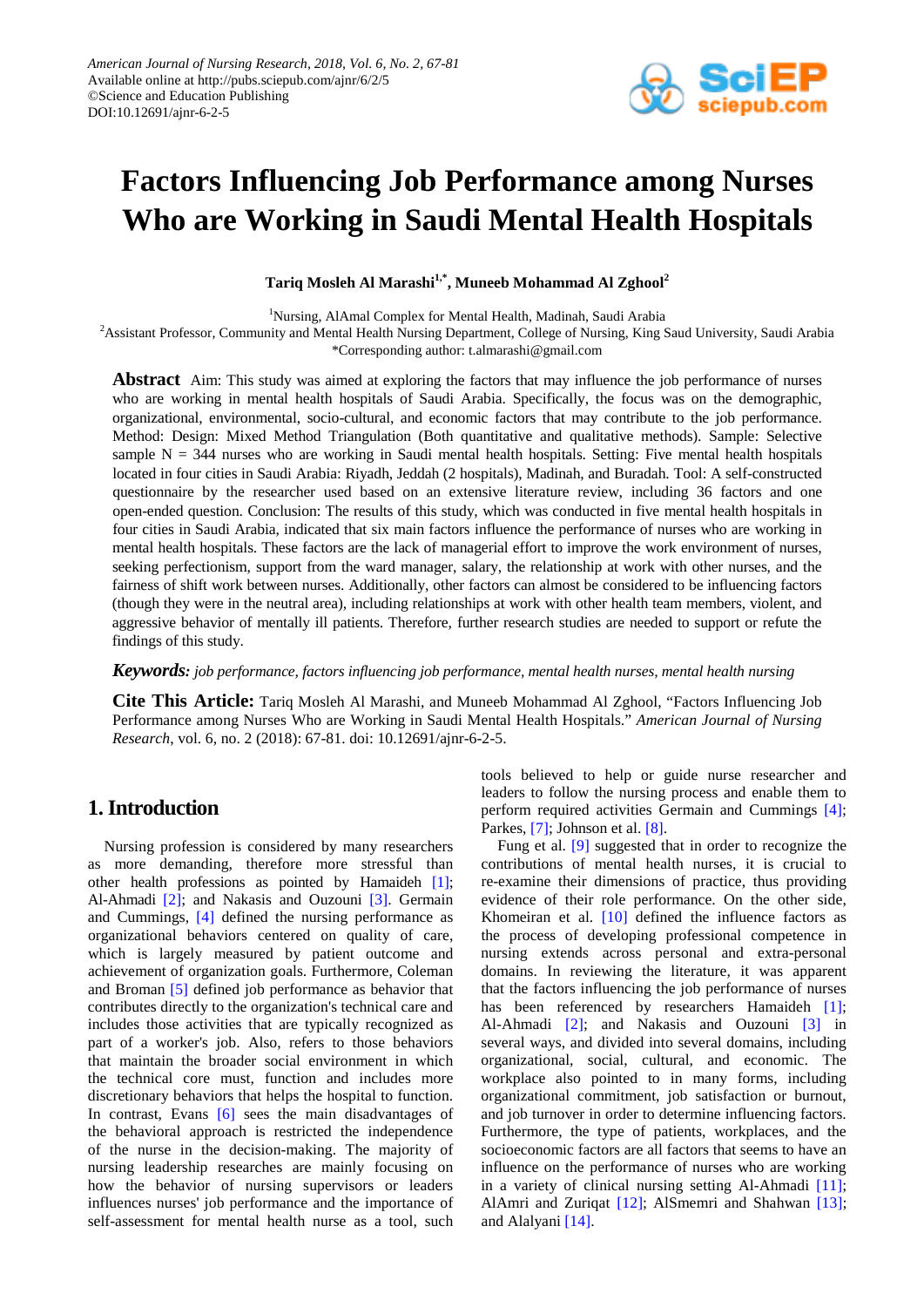Mental health nurses and nurses who are working in mental health settings are no exception, and one may argue that not only the above factors may influence mental health nurses' performance and their work satisfaction, but also may affect the quality of care provided for patients as pointed by Karanikola and Papathanassoglou [\[15\];](#page-13-14) Hamaideh [\[1\];](#page-13-0) Nakasis and Ouzouni [\[3\];](#page-13-2) Al-Ahmadi [\[2\];](#page-13-1) Jenkins and Elliott [\[16\];](#page-13-15) and Humpel and Caputi [\[17\].](#page-13-16) In her introduction of a study concerning factors affecting performance of hospital nurses, Al-Ahmadi [\[11\]](#page-13-10) pointed out that researchers have been studying such factors in health institutions long time ago with emphasis on worker factors and work environment factors. She maintains that nurses constitute the vast majority of human resources in healthcare institutions, and therefore has a great influence on the quality of care and patient health outcomes.

In Saudi Arabia (SA), the government gives a great attention to mental health services since the mid of the twenty century, and the focus was mainly on providing and establishing major mental health institutions Koenig et al. [\[18\];](#page-13-17) Qureshi, et al. [\[19\].](#page-13-18) These institutions have increased rapidly with a total of (21 hospitals) in 13 regions under the supervision of the ministry of health which focuses on improving the integration of services through mental health action and policy development Qureshi et al. [\[19\];](#page-13-18) (MOH), [\[20\].](#page-13-19) Literature on mental health nurses and their performance in SA is very scarce and most of it not recent or updated Koenig, et al. [\[18\];](#page-13-17) Qureshi et al. [\[19\];](#page-13-18) Al-Ahmadi [\[2\].](#page-13-1) Although mental health services in SA are marking long strides toward addressing the mental health care needs of the people of this country, researchers, such as Koenig et al. [\[18\]](#page-13-17) suggested that there is still a way to go on the extension of care, and that researchers are needed in SA to introduce the most effective treatments that Saudis are willing to accept according to their unique social and cultural background. Al-Ahmadi [\[2\]](#page-13-1) examined the determinants of nurse turnover in psychiatric hospitals in SA. she points out that mental health hospitals are different in course from other health organizations, and often long-term services for this category with special requirements. She maintains that studies found that the workers in these hospitals in different countries of the world are subjected to large psychiatric stress reaches the extent of fatigue and burnout which reflected on job performance. She concluded that several studies found that the nurses who work in mental health hospitals show higher degrees of stress and degrees less than the job performance compared with workers in other types of health organizations.

Top [\[21\]](#page-13-20) defined the organizational domain as organization variables, influenced nurses' job performance in different magnitude. Furthermore, there factors have administrative and institutional nature. Within the organizational domain, Hamaideh [\[1\]](#page-13-0) suggests that the lack of technological support is influential on nurse performance. Also, organizations that suffer from a lack of technological support have a lower performance compared with organizations who have better technological support. Furthermore, Top [\[21\]](#page-13-20) and Al-Makhaita et al. [\[22\]](#page-13-21) suggest that the independence of the nurse in making his or her decisions within the organization's policy as an influence and organizational variables that effect. Also, Hamaideh et al. [\[23\]](#page-13-22) conclude that allowing nurses to make decisions is

important for enhancing the quality of nursing care and patient outcomes which reflects on the performance of the nurse, this is based on comparative studies of nurses' autonomy between American and Jordanian registered nurses. Hamaideh [\[1\]](#page-13-0) emphasizes the need for continuous education of nurses as an effective factor in improving performance. The existence of opportunities for continuing education, especially for nursing in the organization, is reflected in the performance of the nurse; the lower these opportunities, the less motivated nurses are within that organization. Other factors of the organizational domain are the hospital size, the number of units, and the number of nurses in the institution  $[11,12,14]$ . In previous studies, emphasis has been on the shortage of nurses as an influence on the performance of staff, Soilkki et al. [\[24\]](#page-13-23) suggest that a shortage of nurses is a major cause of poor performance in nursing. In addition, Qureshi et al. [\[19\]](#page-13-18) discuss the shortage of staff in the field of mental health as a global problem, not only an issue in Saudi Arabia. Jenkins and Elliot [\[16\]](#page-13-15) argue that the shortage of nursing staff in mental health hospitals, especially in acute units, can cause burnout or turnover, and not only influence nursing performance. Furthermore, researchers have identified the clarity of the nurse's role as a factor that can influence performance, roles are most often characterized by ambiguity, and research and psychiatric nurses do not differ from general nurses in this Fung et al. [\[9\];](#page-13-8) Norman  $[25]$ ; Zaglol and AlSuker  $[26]$ ; Hamaideh  $[1]$ ; [\[12\];](#page-13-11) Top [\[21\],](#page-13-20) however, organizational factors can influence nurse performance and these factors cannot be ignored.

On the other hand, researches such as Hamaideh [\[1\];](#page-13-0) Al-Ahmadi [\[2\]](#page-13-1) and Awases et al. [\[27\]](#page-13-26) defined the environmental domain as factors may influence job performance inside clinical nursing setting, such as motivation, fairness, safe work environment and type of the hospital. The nature of a nursing job is stressful, and the most common contributing factor that influences nursing in SA is the nature of their work, as emphasized by Khalil and Ibrahim [\[28\].](#page-13-27) Furthermore, the nature of the work and the level of stress for nurses depends on the particular hospital, psychiatric nurses may have special requirements interact on a personal level with patients, which sometimes leads to increased workload and stress on the performance of psychiatric nurses Humpel and Caputi [\[17\];](#page-13-16) Al-Ahmadi [\[2\];](#page-13-1) Nakasis and Ouzouni [\[3\];](#page-13-2) Hamaideh, [\[1\].](#page-13-0)

Humpel and Caputi [\[17\]](#page-13-16) in Australia talk about share stress among general nurses and mental health nurses. Additionally, violent and aggressive behavior of patients with mental illness is an added stress for mental health nurses. Perhaps the safety of the environment in place that most likely to deal with patients with aggressive behavior, the safety of the nurses comes first. In the absence of safety standards of an institution and necessary requirements as official standards of service provision for the safety of the staff, the more career performance as indicated by Al-Ahmadi [\[2\].](#page-13-1) The Ministry of Health (MOH) of SA is keen to meet the highest standards of safety at its facilities without exception Koenig, et al. [\[18\],](#page-13-17) Hamaideh [\[1\]](#page-13-0) suggests an adequate cover in potentially dangerous environments is more response as stressful factors of nurses in mental health hospital in Jordan.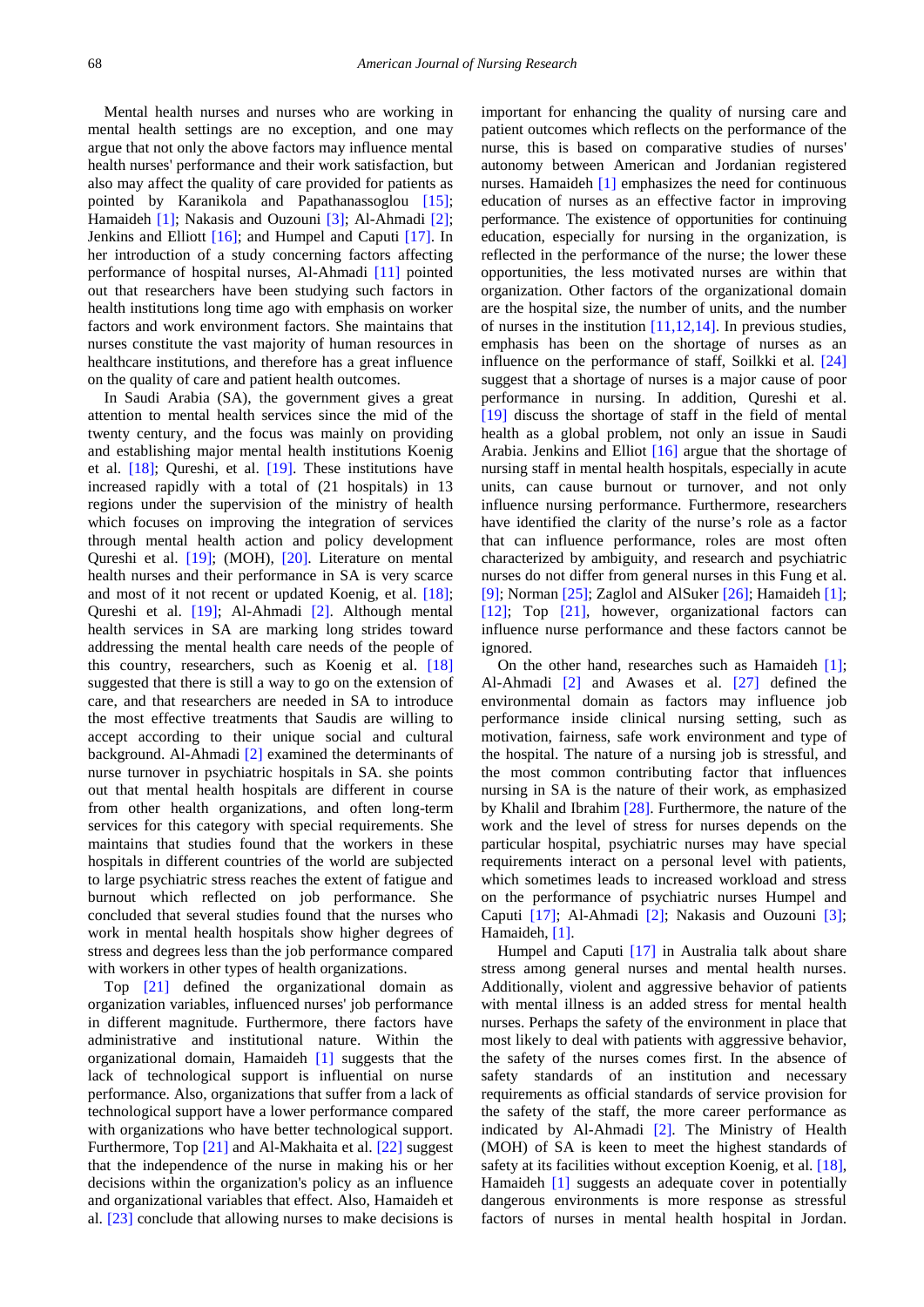Among mental health hospitals, lower level of calm is stressful, the researchers assured that lower level of quietness within hospital is an additional stress factor and workload in mental health nursing which influenced job performance Humpel and Caputi, [\[17\];](#page-13-16) Jenkins and Elliott [\[16\];](#page-13-15) Al-Ahmadi [\[2\];](#page-13-1) Hamaideh [\[1\].](#page-13-0) Bronkhorst, et al. [\[29\]](#page-13-28) find that a good organizational environment is significantly associated with positive employee mental health outcomes such as lower levels of burnout and enhanced performance. They suggest that organizations will benefit from incorporating environmental factors into their health and safety policies. [\[1,2\]](#page-13-0) Nakasis and Ouzouni [\[3\]](#page-13-2) addressed the work environment in psychiatric hospitals as a stressful environment where nurses have a concomitant lack of motivation. They also looked at the role of motivation in the work environment which contributes to minimizing this stress and increases performance for mental health nurses. Furthermore, a motivating working environment has caused an increase in a nurse's performance and reduced stress, as indicated by Sharma and Dohor [\[30\].](#page-13-29) On the other hand, care standards are evidence that guide the nurse in providing health services to patients within the health institution, the lack of standards or ambiguity are factors influencing their performance in that institution and have been referred by AlAmri and Zuriqat [\[12\]](#page-13-11) for Saudi nursing in general. Mental health nurses are also having a lack of standard as suggested by Fung et al. [\[9\].](#page-13-8) Availability of standards of care contributes to the progress, guide and development of the nurses' role in mental health nursing care services. Furthermore, long duties hours and fairness of shift work among nurses can also influence the performance of nursing staff, Awases et al. [\[27\]](#page-13-26) suggest that this factor is very important for staff and neglect of this factor can contribute to reduced job performance for nurses and cause burnout or turnover, Ho et al. [\[31\]](#page-13-30) pointed the job rotation is supposed to be fair between nurses which increase job satisfaction, organization's commitment and avoided burnout. Hamaideh and Ammouri [\[1\]](#page-13-0) suggested the nurse who works 12 hours shift, less stress than who working 8 hour shift. In contrast, Alalyani [\[14\]](#page-13-13) suggested that shift work should be reduced from 8 hours to 6 hours as the world standard for nurses and the number of hours per week for Saudi nurses is more than the standard hours for nurses in other countries; Saudi nurses work 48 hours per week, and in Australia the nurses work 36 hours per week, moreover, both studies were conducted in the stressful clinical area.

Also, there are social and cultural factors surrounding mental health nursing and its effect on job performance of nurse. Researches such Al-Ahmadi [\[11\]](#page-13-10) and Gazzaz [\[32\]](#page-13-31) Defined the culture domain as factor that may influence nursing job performance of Saudi nurse's as referred to the culture of Saudi community. And nurses, social relationships in health care organization as pointed by AbuAlRub [\[33\]](#page-13-32) and Hamaideh [\[1\].](#page-13-0) Among those factors, stigma against mental illness and mental health patient often exists even Western societies as well as most Asian and African communities, as pointed out by Carrigan and Watson, [\[34\].](#page-13-33) This stigma directly or indirectly impacts the performance of the nurses who are working in a field where this stigma shouldn't exist, or they are exposed to this negative stigma because of the nature of their job

Carrigan and Watson, [\[34\].](#page-13-33) Furthermore, Gazzaz [\[32\]](#page-13-31) pointed to Saudi's socio-cultural factors and their influence on women nurses, mixed-gender work settings, and rotating shifts, work-related conditions all are contributions to lower performance as well as burnout and higher turnover rates. Al-Rabiah, [\[35\]](#page-13-34) pointed the male Saudi nurse who is working in Ministry Of Health (MOH) transfer to administrative posts outside the nursing service. This explains why, as pointed out by AlYami and Watson, [\[36\]](#page-13-35) many Saudi women do not choose the nursing profession and there is a negative image of nursing in the community in general for both genders. AbuAlRub [\[33\]](#page-13-32) suggested that a good relationship between nurses also with other teams can reduce stress and enhance performance, thereby increasing outcomes for nurses. On the flip side, the lack of support from colleagues at work is one of the factors leading to job burnout and turnover of staff Al-Ahmadi, [\[2\];](#page-13-1) Hamaideh [\[1\];](#page-13-0) Alalyani [\[14\].](#page-13-13) There is near consensus of researchers in this field that relationships, whether between nurses or other members of the therapeutic team, are considered in nursing to be the most important factor affecting job performance. AlBougami [\[37\]](#page-13-36) emphasizes the uniqueness of Saudi culture as a Muslim country considering the large number of contracts with non-Saudi staff in places that offer health care directly to Saudi nationals, linguistic and cultural barriers may affect the level of provider of health service. Furthermore, AlMutari and McCarthy [\[38\]](#page-13-37) pointed that Saudi culture is influenced by Islam, also, multicultural nursing in Saudi Arabia contributed sometimes to cultural conflicted and barrier to provide nursing care. The reason for the acute shortage of nurses in those hospitals as indicated by AlMutari and McCarthy [\[38\];](#page-13-37) Alshmemri and Shahwan [\[13\].](#page-13-12)

On the other side, AlAmri and Zuriqat [\[12\]](#page-13-11) defined economic domain as factors may influence job performance of nurses related to the financial status of health care organization. Economic factors have emerged as factors affecting the performance of the nurse, AlAmri and Zuriqat [\[12\].](#page-13-11) Furthermore, The MOH has made efforts to meet the nursing shortage with financial incentives, although nursing in Saudi Arabia suffers from some ambiguity in the rewards with shortcomings surrounding some aspects of nursing work. Restilla [\[39\]](#page-13-38) emphasizes a monthly salary as the most influential factor for nursing performance. Furthermore, Al-Ahmadi [\[2\]](#page-13-1) suggests that salary as economic factor that can influence mental health nursing in terms of lack of financial resources for training, which contributes to lower levels of nursing education or poor outcomes of nursing performance in organizations. Hamaideh [\[1\]](#page-13-0) suggests that the lack of resources for nursing training courses contributed to a decrease in the performance level of nurses and an increase in stress. The MOH is the largest mental health care provider in Saudi Arabia, special centers in psychiatric care are almost scarce, with growth, health insurance to create competition in the provision of health services and enhance the quality of care Qureshi et al. [\[19\];](#page-13-18) Koenig et al. [\[18\].](#page-13-17) Maybe it is difficult to assess the quality of health service considering that health services in this country are almost entirely dependent on the government, furthermore, the attitude of the Saudi community to the health insurance needs more research to identified who health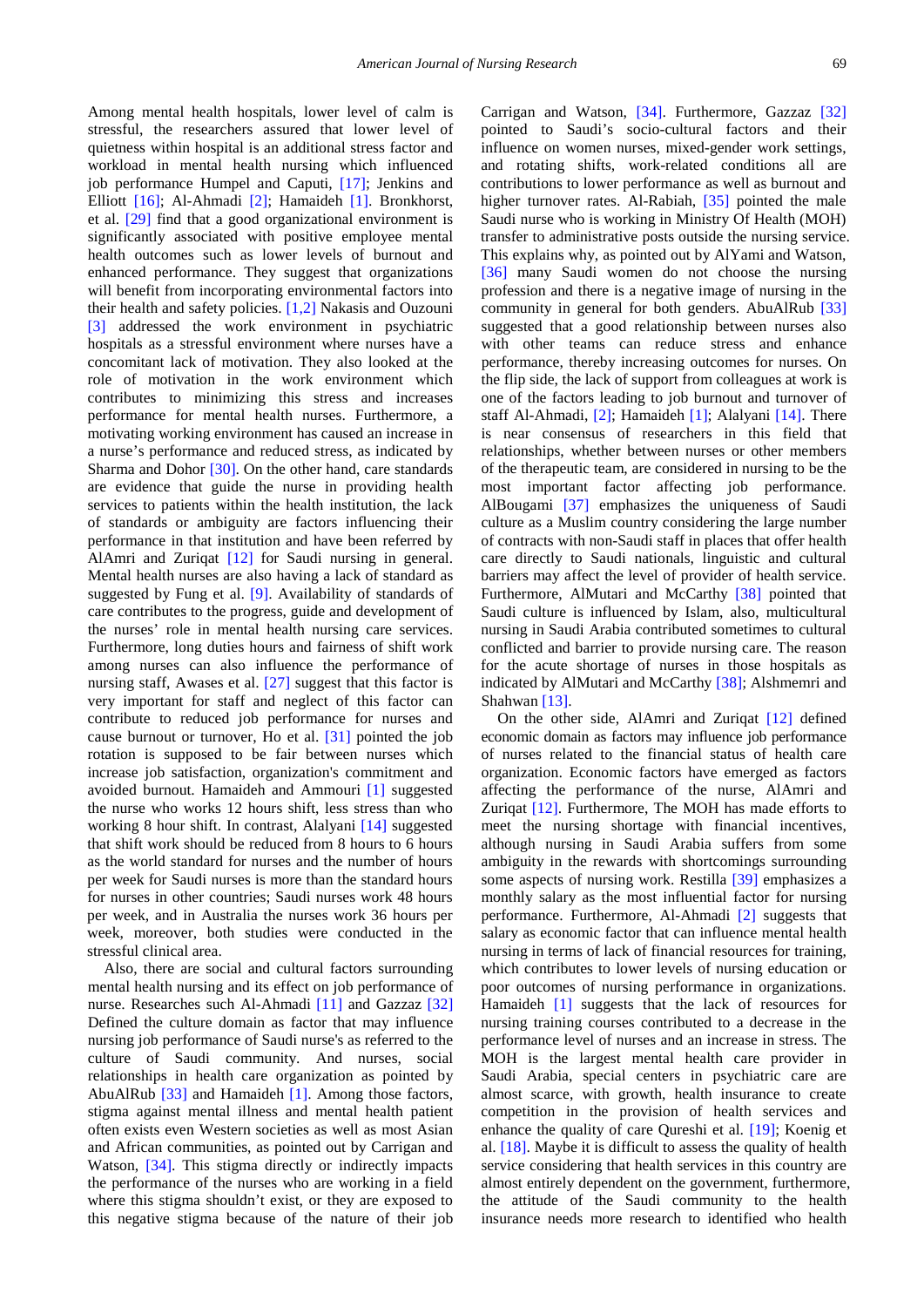insurance can affect mental health nurse performance Qureshi et al. [\[19\].](#page-13-18)

Researchers such as Al-Ahmadi [\[2\];](#page-13-1) Hamaideh [\[1\];](#page-13-0) Jenkins and Elliott [\[16\];](#page-13-15) and Humpel and Caputi [\[17\]](#page-13-16) defined the workplace and occupational domain such as a factor may influence job performance of nurse related to the mental health hospital and nature of patient care inside mental health hospital. Occupational factors such as workplace stress for nurses in mental health are additionally stressful, according to Humpel and Caputi [\[17\]](#page-13-16) especially considering potential violent and aggressive behaviors of mentally ill people. They are also considered to be influential factors on performance that causing burnout and higher turnover rates among nurses in mental health hospitals Humpel and Caputi [\[17\];](#page-13-16) Jenkins and Eilliat [\[16\];](#page-13-15) Al-Ahmadi [\[2\];](#page-13-1) Hamaideh [\[1\].](#page-13-0) The relationships between stress and performance are negative, which reducing in stress would probably improve performance Al-Ahmadi [\[11\];](#page-13-10) and Hamaideh [\[1\].](#page-13-0) Farquharson et al. [\[40\]](#page-14-0) examine the effect of nursing tasks on distress and job performance and suggested develop improved methods of investigation work- related stress additionally, there founded the negative relationship between work-related stress and performance. Another occupational factor is nursing leadership in institutions, Germain and Cummings [\[4\]](#page-13-3) point out that the majority of nursing leadership research is mainly focused on how the behavior of nursing leaders influences nurses' performance. However, it has been identified that some of the factors are related to administrative efforts. Alalyani [\[14\]](#page-13-13) emphasize the role of the head nurse on the environment of department, it is significant as a role in the work environment within the department and it is significant in influencing the performance of nursing staff, this role is also significant in resolving influencing the performance of nurses. The head nurse is supposed to be the working center nurse not to ignore staff nurse and be assisted in completing the nursing duties to the fullest, also respond to questions quickly at work Alalyani [\[14\].](#page-13-13) Furthermore, Hamaideh [\[1\]](#page-13-0) recounts the lack of management in mental health administration from stress in mental health hospitals when he studied the occupational stress in Jordan, noting its significance as one of the factors affecting the performance of the nurse in the hospital. Also, Al-Ahmadi [\[2\]](#page-13-1) pointed to the lack of managerial effort to improve the work environment of nurses as the main factor for causing turnover of Saudis specifically based on a study of determinants of nurse turnover in psychiatric hospitals in SA. Retention of staff nurses in hospital is the goal for any succession administration; however, Al Hosis et al. [\[41\]](#page-14-1) suggested the effective succession planning for nurse managers is an influencing factor not only retention of staff nurses in SA also enhance recruitment, but still it's a major challenge for health services. Although, West et al. [\[42\]](#page-14-2) suggested through the empowerment of nurse as possible under organization policies is the key factor for nursing management positively with staff nurses, also, can influence job performance and outcomes, additionally, leaders characterized such as flexible and collaborate with staff nurses can contribute to promote high performance. Another factor in occupational stress is when perfection is the pursuit of personally demanding standards, despite

negative effects and sense of self-worth being based on achievement Philp et al. [\[43\].](#page-14-3) moreover, perfectionism defined as "setting excessively high standards of performance in conjunction with a tendency to make overly critical self-evaluations Melrose [\[44\].](#page-14-4) Perfection is expected from the nurse, Philp, et al. [\[43\]](#page-14-3) suggest that perfectionism is an important factor in burnout from work.

In conclusion studies in Saudi Arabia on the job performance of nurses who are working in mental health setting are scarce, particularly those studies which focus on the socio-cultural, economical, and environmental factors(domains) that may influence the performance of nurses in mental health settings. This study, therefore, is hoped to shed light on these factors and how may influence the quality of care provided for mentally ill people.

#### **2. Conceptual Framework**

Dubois, et al. [\[45\]](#page-14-5) found a systematic and interpretive review that the current conceptualizations of nursing care performance mostly reflect a system that prospectively build on system theory, the earlier work of Donabedian's on health care organization and that of Parsons' theory of social action, moreover, conceptualizes nursing performance as resulting from many nursing subsystems that works together to achieve many functions. System theory based on dividing the factors that influencing of individual to several domains. Furthermore, Dubois, et al. [\[45\]](#page-14-5) when referring to conceptualizations of nursing care performance they emphasis several influential factors revolve around nursing care such as organizational, environmental, economic, cultural and social, and finally occupational factors. Derived from these works, the nursing care performance framework that was developed by Dubois, et al. [\[45\].](#page-14-5) And influencing factors were divided into domains of factors that influence nurses' performance based on a review of literature from related articles and then repeated factors were identified. Also, then focused on Saudi nursing studies, particularly those studies which focus on the socio-cultural, economical, and environmental factors that may influence the performance of nurses in mental health settings. Furthermore, the organizational domain and occupational / work place domain focus in influencing factors in job performance among mental health hospital nurses see Figure 1.

# **3. Methodology**

Design of This study utilized quantitative, qualitative approach (Triangulation) of data collection and analysis to add some in-depth to the collected data, and therefore to increase the credibility of the study findings. Setting of this study carried out in mental health hospitals in four cities of SA, These are, Riyadh, Madina, Jeddah and Buradiah cities. A purposive sample of nurses (n=344) who are working in mental health hospitals were selected to meet the purpose of this study.

And a self-constructed questionnaire was used based on an extensive literature review (see Figure 2). The study tool presented for a group of experts in the field of nursing by email so as to ascertain the extent of appropriate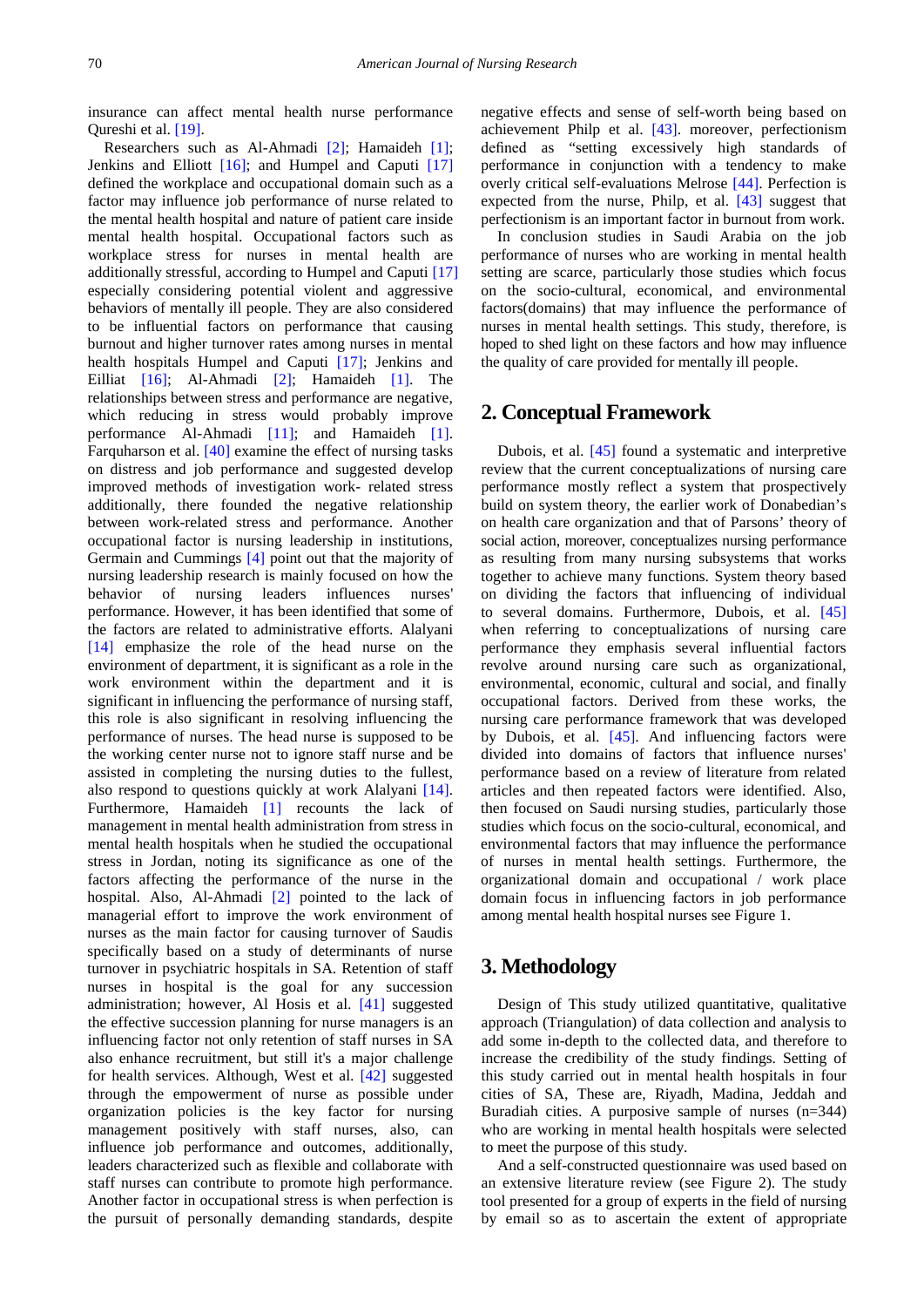phrases and its relevance (Face and content validity). After reviewing the comments and suggestions of the experts, the researcher omitted and added items to the tool and then was finalized. The items (factors) were reduced from 65 items to 45 items. The internal consistency of the study tools applied on the ground on an exploratory sample 30 nurse who are working in mental health hospitals. The Pearson correlation coefficient was using to calculate the coefficient correlation between the degree of each factors of resolution with the domain. The results are illustrated in the Table A, in which reduced from 45 items to 36 items. To measure the reliability of the study tool, the researcher used Cronbach's alpha equation 0.910 see

Table B. This study has gained approval from the Institutional Review Board (IRB) of the MOH in SA. To achieve the aim of the study and analysis of the data collected, appropriate statistical methods were used using (SPSS) version 21. And classified the responses of participants to 5 cells as following: From 1 to 1.80 marks Strongly Disagree (SD). From 1.81 even 2.60 marks Disagree (D). From 2.61 until 3.40 marks Neutral (N). From 3.41 and up 4.20 marks Agree (A). From 4.21 and until 5.00 marks Strongly Agree (SA). Finally, the tool consisted of 36 factors and one open-ended question. The databases which were used in this study are PubMed, Saudi digital library, google scholar, Wiley and EBSCO.



**Figure 1.** The pilot and main study steps



**Figure 2.** Methodological steps of factors

| Table A. The Pearson correlation coefficient ''Pearson Correlation'' |  |
|----------------------------------------------------------------------|--|
|----------------------------------------------------------------------|--|

| <b>Occupational/Work place</b><br>stress Domain |                       | <b>Economical Domain</b>       |                    |                                   | Socio-cultural Domain | <b>Environmental</b><br>Domain    |                  | <b>Organizational Domain</b>      |                  |
|-------------------------------------------------|-----------------------|--------------------------------|--------------------|-----------------------------------|-----------------------|-----------------------------------|------------------|-----------------------------------|------------------|
| The coefficient<br>correlation                  | No.<br>State-<br>ment | The coefficient<br>correlation | No. state-<br>ment | The<br>coefficient<br>correlation | No.statement          | The<br>coefficient<br>correlation | No.<br>statement | The<br>coefficient<br>correlation | No.<br>statement |
| $.709**$                                        | 30                    | $.844**$                       | 25                 | $.524**$                          | 16                    | $.641**$                          | 8                | $.448*$                           |                  |
| $.647**$                                        | 31                    | $.475**$                       | 26                 | $.567**$                          | 17                    | $.532**$                          | 9                | $.458*$                           |                  |
| $.601**$                                        | 32                    | $.878**$                       | 27                 | $.748**$                          | 18                    | .599**                            | 10               | $.685**$                          |                  |
| $.418*$                                         | 33                    | $.763**$                       | 28                 | .599**                            | 19                    | $.448*$                           | 11               | $.562**$                          |                  |
| .389*                                           | 34                    | $.745**$                       | 29                 | $.496**$                          | 20                    | $.457*$                           | 12               | $.576**$                          |                  |
| $.607**$                                        | 35                    |                                |                    | $.705**$                          | 21                    | $.662**$                          | 13               | $.706**$                          | 6                |
| $.712**$                                        | 36                    |                                |                    | $.450*$                           | 22                    | $.608**$                          | 14               | $.509**$                          |                  |
|                                                 |                       |                                |                    | $.429*$                           | 23                    | $.436*$                           | 15               |                                   |                  |
|                                                 |                       |                                |                    | .595**                            | 24                    |                                   |                  |                                   |                  |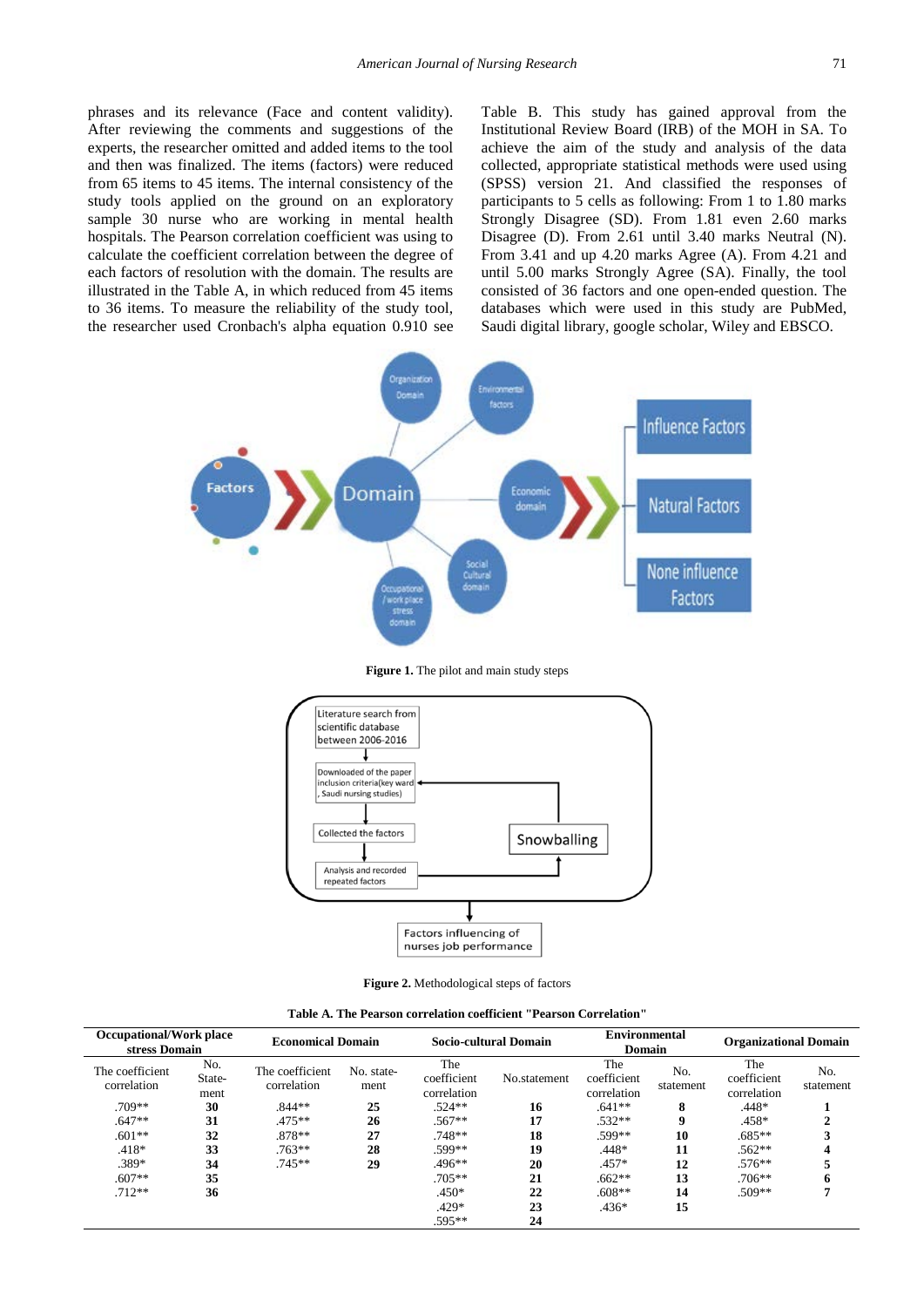|  | Table B. Reliability Statistics |  |
|--|---------------------------------|--|
|  |                                 |  |

| <b>Domains of factors</b>              | <b>Cronbach's Alpha</b> | No. of Items |
|----------------------------------------|-------------------------|--------------|
| Organizational Domain.                 | .709                    |              |
| Environmental Domain.                  | .696                    | 8            |
| Socio-cultural Domain.                 | .771                    |              |
| Economical Domain.                     | .803                    |              |
| Occupational\Work place stress Domain. | .694                    |              |
| <b>General Reliability</b>             | .910                    | 36           |





## **4. Results and Discussion**

The study aimed at exploring factors that may influence the job performance of nurses who are working in mental health hospitals. Specifically, the demographic, organizational, environmental, socio-cultural, and economic factors that may contribute to the job performance. The Response rate for this study was 52.44% with a total participants of 344 nurses. And the end of the questionnaire, responding of the open-ended question was 58 nurses responses to this question from (344) of the participants. The demographic factors influencing the job performance have been confirmed by nurses Tzeng [\[46\]](#page-14-6) see Table 1. Researchers have suggested that mental health nurses have just as much nurses stress as others despite the differences in the work environment, in addition, gender differences between nurses play a role in how mental health services are provided Humpel and Caputi [\[17\]](#page-13-16) since women have more emotional competence than men in these kinds of organizations. In Jordan Hamaideh [\[1\]](#page-13-0) gave attention to such problems and proposed to deal with emotional exhaustion which causes job burnout among nurses who work in hospitals of mental health. Among the factors that would improve the job performance of mental health nurses are age and years of experience Jenkins and Elliatt [\[16\].](#page-13-15) Gorrosa et al. [\[47\]](#page-14-7) suggested that the younger nurses showed a higher level of burnout than who old 30- 40 year. This was based on their study of the relationship between

socio-demographic variables and job influenced factors such as stress and burnout in nurses. In mental health hospitals in the four cities in Saudi Arabia, there is a 55.2% lower rate of burnout among older nurses, more experienced nurses than new staff nurses. On other hand, the educational level of nurses accounts for a positive relationship with performance as pointed out by Humpel and Caputi [\[17\]](#page-13-16) and Restilla [\[39\].](#page-13-38) Al-Ahmadi [\[11\]](#page-13-10) however, suggested the level of education of nurses has a negative relationship with performance, and pointed to studies to prove this, which resulted in her own study looking at factors affecting nurse performance in Riyadh, this may be due to the increased number of diploma in MOH note they list to solve that problem through a bridging program when comparing the results of this study with Al-Ahmadi study  $[2]$ , the number of nurses with a diploma degree have decreased, and those who have obtained a bachelor's degree have doubled their numbers during the last 10 years. The percentage of nurses in this study holding diploma dropped to 72.1% from the 74.3% 10 years ago. Nurses with bachelor's degrees increasing to 25.3% compared to ten years ago when only 12.8% held a bachelor's degree. This means that the bridging program, which was started four years ago in cooperation between MOH and the Ministry of Education has started to show results. In the previous study Al-Ahmadi [\[2\],](#page-13-1) the percentage of Saudis were almost half, while in this study, the percentage was 79.9%.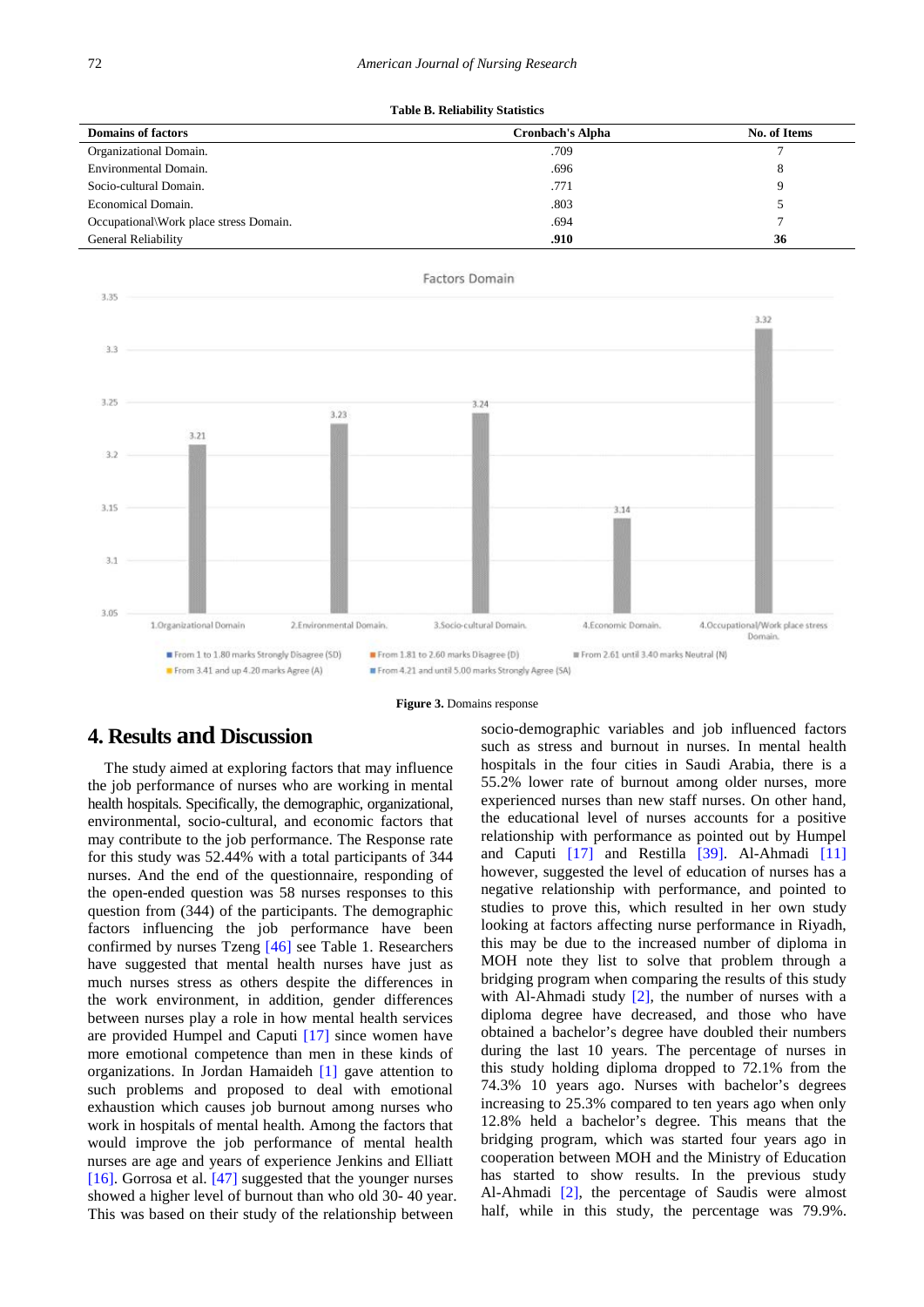This shows that it has improved because of the higher number of Saudi nurses on staff, the language barrier between nurses and psychiatric patients is weak and also indicates a better retention of nurses at these hospitals which can be considered a success for MOH in mental health care. Another interesting finding in this study is the change of the percentage of male and female patients in mental health hospitals. Ten years ago, 73.9% were men and 26.1% were women Al-Ahmadi [\[2\],](#page-13-1) while in this study, 69.2% were men and 30.8% were women. In Jordan, Hamaideh [\[1\]](#page-13-0) found that the percentage of men was 55.8%, while the percentage of women was 44.2%, and in England, the percentage of men was 16% and of women was 84%. This percentage is similar to Saudi studies focused on the factors affecting the job performance of the Saudi nurses but in public hospitals. Perhaps the reason for the spread of mental illness infested man than woman, for example, schizophrenia and might possibly be the stigma of mental health nurse plus nursing profession among Saudi women. Furthermore, it was interesting to note the high monthly income in this study compared to the study from 10 years ago Al-Ahmadi [\[2\]](#page-13-1) where 46.8 % earned between 5000SR to 10000SR, and 45.3% earned 10000SR or more. This suggests an improved economy in KSA, the efforts by the mental health system to address the nursing deficit through Saudi wage increases, or maybe too high number of Saudis nurses in mental health hospitals. The monthly rotations as a factor influencing job performance of nurses have also been noted Al-Makhaita et al. [\[22\]](#page-13-21) and Gazzaz, [\[32\]](#page-13-31) with 49.8% of nurses having additional factors to those in this study. This means that almost half of the sample has additional factors that influence nurse performance.

|  |  | Table 1. Demographic data response |  |  |  |
|--|--|------------------------------------|--|--|--|
|--|--|------------------------------------|--|--|--|

| Demographic data      |                       |                       |                  |                 |  |  |  |  |  |
|-----------------------|-----------------------|-----------------------|------------------|-----------------|--|--|--|--|--|
| Age                   | $20 - 29$             | 30-39                 | 40-49            | 50-59           |  |  |  |  |  |
| Frequency             | 97                    | 183                   | 44               | 13              |  |  |  |  |  |
| Percent               | 28.2%                 | 55.2%                 | 12.8%            | 3.8%            |  |  |  |  |  |
| Gender                | Male                  | Female                |                  |                 |  |  |  |  |  |
| Frequency             | 238                   | 106                   |                  |                 |  |  |  |  |  |
| Percent               | 69.2%                 | 30.8%                 |                  |                 |  |  |  |  |  |
| <b>Marital status</b> | <b>Single</b>         | <b>Married</b>        | <b>Divorced</b>  |                 |  |  |  |  |  |
| Frequency             | 73                    | 236                   | 35               |                 |  |  |  |  |  |
| Percent               | 21.2%                 | 68.6%                 | 10.2%            |                 |  |  |  |  |  |
| <b>Nationality</b>    | Saudi                 | <b>Non-Saudi</b>      |                  |                 |  |  |  |  |  |
| Frequency             | 273                   | 71                    |                  |                 |  |  |  |  |  |
| Percent               | 79.9%                 | 20.1%                 |                  |                 |  |  |  |  |  |
| Qualification         | <b>Diploma</b>        | <b>Bachelor's</b>     | Master's         |                 |  |  |  |  |  |
| Frequency             | 248                   | 87                    | 9                |                 |  |  |  |  |  |
| Percent               | 72.1%                 | 25.3%                 | 2.6%             |                 |  |  |  |  |  |
| <b>Monthly income</b> | Less than 5000 SR     | 5000-10000 SR         | 10000 SR or more | Other           |  |  |  |  |  |
| Frequency             | 11                    | 161                   | 154              | 16              |  |  |  |  |  |
| Percent               | 3.2%                  | 46.8%                 | 45.3%            | 4.7%            |  |  |  |  |  |
| Shift works           | <b>Stable morning</b> | <b>Stable evening</b> | Stable night     | <b>Unstable</b> |  |  |  |  |  |
| Frequency             | 124                   | 39                    | 10               | 171             |  |  |  |  |  |
| Percent               | 36.2%                 | 11.3%                 | 2.7%             | 49.8%           |  |  |  |  |  |

|  | <b>Table 2. Organizational Domain</b> |  |
|--|---------------------------------------|--|
|--|---------------------------------------|--|

| <b>Organizational factors</b>                       |               | <b>SD</b> | D    | N    | A    | <b>SA</b> | Mean | <b>Standard deviation</b> | Order<br>Of statement |  |
|-----------------------------------------------------|---------------|-----------|------|------|------|-----------|------|---------------------------|-----------------------|--|
|                                                     | F             | 45        | 47   | 63   | 125  | 59        | 3.31 | 1.28                      | $\overline{2}$        |  |
| 1. Lack of technological support                    | $\frac{0}{0}$ | 13.1      | 13.7 | 18.3 | 36.3 | 17.2      |      |                           |                       |  |
| 2. Job autonomy within the institution's policy     | F             | 47        | 69   | 81   | 108  | 36        | 3.06 | 1.23                      | 7                     |  |
|                                                     | $\frac{0}{0}$ | 13.7      | 20.1 | 23.5 | 31.4 | 10.5      |      |                           |                       |  |
| <b>Chances for continuous education</b><br>3.       | F             | 47        | 52   | 68   | 110  | 59        | 3.24 | 1.30                      | $\overline{4}$        |  |
|                                                     | $\frac{0}{0}$ | 13.7      | 15.1 | 19.8 | 32.0 | 17.2      |      |                           |                       |  |
| The size and number of units in the hospitals<br>4. | F             | 39        | 65   | 93   | 108  | 33        | 3.09 | 1.17                      | 6                     |  |
|                                                     | $\frac{0}{0}$ | 11.3      | 18.9 | 27.0 | 31.4 | 9.6       |      |                           |                       |  |
| Nurse role clarity<br>5.                            | F             | 52        | 48   | 63   | 80   | 94        | 3.34 | 1.41                      |                       |  |
|                                                     | $\frac{0}{0}$ | 15.1      | 14.0 | 18.3 | 23.3 | 27.3      |      |                           | -1                    |  |
| Career development and advancement<br>6.            | F             | 54        | 46   | 73   | 83   | 77        | 3.25 | 1.38                      | 3                     |  |
|                                                     | $\frac{0}{0}$ | 15.7      | 13.4 | 21.2 | 24.1 | 22.4      |      |                           |                       |  |
| 7. Adequate nursing staff                           | F             | 77        | 56   | 44   | 45   | 116       | 3.20 | 1.60                      | 5                     |  |
|                                                     | $\frac{0}{0}$ | 22.4      | 16.3 | 12.8 | 13.1 | 33.7      |      |                           |                       |  |
| <b>Total average</b>                                |               |           |      |      |      |           |      | 3.21                      |                       |  |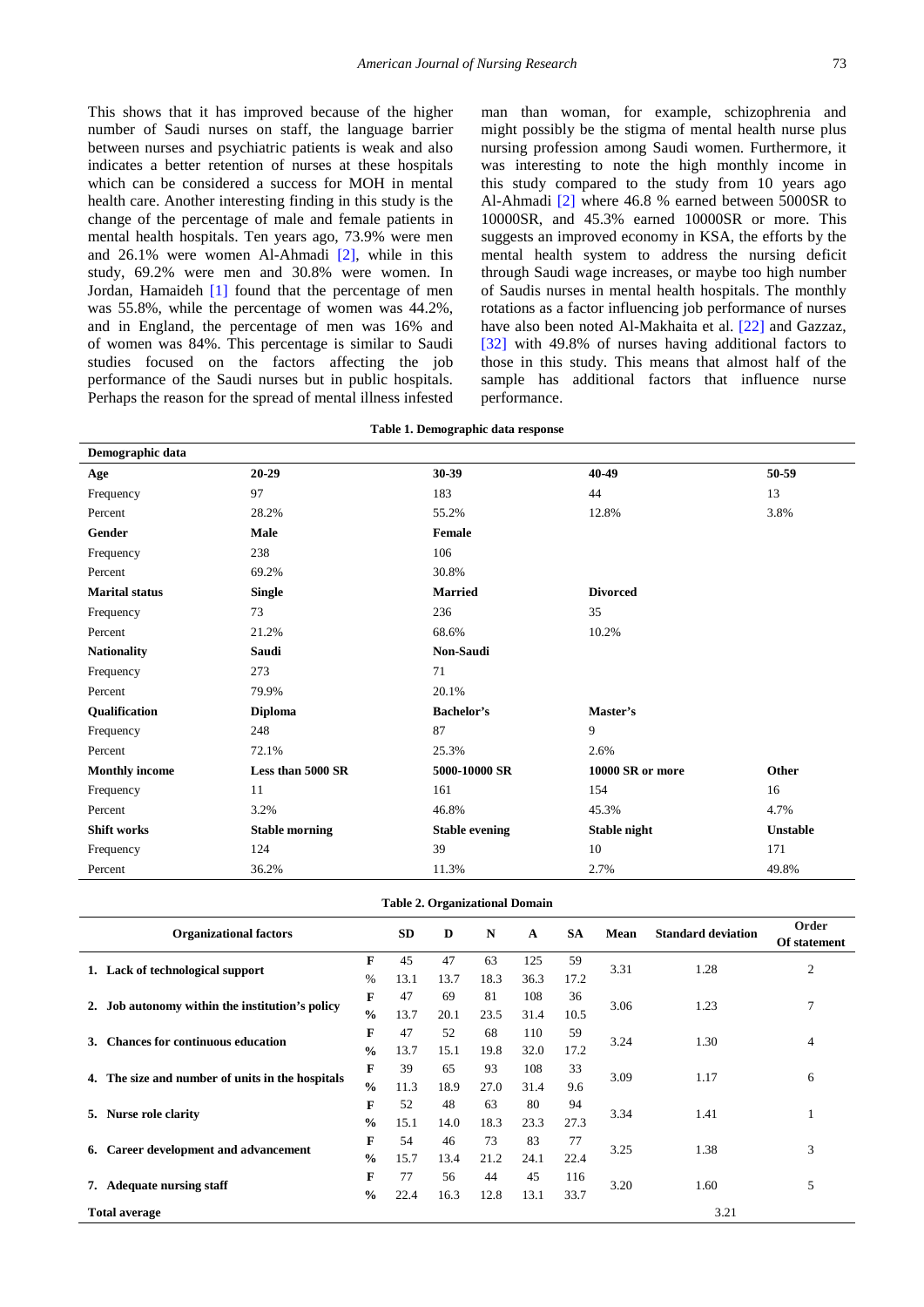



The results showed the domains neutral responses, although, there factors inside the domain response was agree see Figure 3, which indicating a resistance by mental health nurses to those domains with a slight increase for occupational and work place domain from other domain. Organizational factors are affecting mental health nurses in SA, based on the mean scores are neutral. In this respect, one can argue that there are mental health system's ongoing efforts to reduce the institutional factors that may influence the job performance of nurses and that some positive factors on performance are still in the neutral zone see Table 2 and Figure 4. The results show a neutral score for the lack of technological support in mental health nurses in Saudi Arabia. Furthermore, most nurses chosen in this study agree with 36.3%, but the mean average of the factor is neutral. In Jordan, Hamaideh [\[1\]](#page-13-0) noted the lack of technological support as an influencing factor among mental health nurses. Also, Top [\[21\]](#page-13-20) in Turkey concluded that the lack of technological support at work of organizational variables influences a nurse's performance. However, mental health hospitals in SA didn't lack technological support, the results are almost close to the sample consent that is an influential factor in mental health hospitals. It could be argued that the influence could be either negative or positive, or the technology use and support is not the same in all hospitals. In this sense, the previous studies support the results of this study. Furthermore, Hamaideh et al. [\[23\]](#page-13-22) concluded that the job autonomy of nurses is an influencing factor enhancing nursing outcomes for the patient. In this study, however, results show that the neutral mean scores among Saudi mental health nurses (31.4%). This study also shows that the participants believe that there are chances for continuous education as a neutral factor, although 49.2% of them agree and strongly agree on its effect. Hamaideh [\[1\]](#page-13-0) pointed out that especially in motivating nurses the MOH didn't overlook this factor to determine the 5% chance to complete education for health institutions. Another interesting finding is the size and

number of units in the hospitals in this study which shows a neutral average mean score. The researchers [\[11,12,14\]](#page-13-10) have referenced the size and number of units or departments in the hospitals as influencing factors, while in this study, the results show that 31.4% agree and an additional 9.6 % strongly agree. Furthermore, these studies were conducted in public hospitals in Saudi Arabia. The results in this study related to the factor of the clarity of the nurse's role show a neutral average mean. It also shows a high mean factor in organizational domain, although 50.6% were between agreeing and strongly agreeing to this as an influential factor. The clarity of the nurse's role is referenced by numerous researchers Fung et al. [\[9\];](#page-13-8) Norman [\[25\];](#page-13-24) Zaglol and AlSuker [\[26\];](#page-13-25) Hamaideh [\[1\];](#page-13-0) AlAmri and Zuriqat [\[12\];](#page-13-11) Top [\[21\].](#page-13-20) Perhaps this is a sign of the inadequacy of clarifying the role of the nurse in mental health hospitals in Saudi Arabia, where the number of nurse's role as clear minded factor more than half of the study participants. Although, the results of this study show the career development and advancement in mental health hospitals as a neutral factor, 46.5% of the sample responded between agreeing and strongly agree with Al-Ahmadi [\[2\],](#page-13-1) and Top [\[21\]](#page-13-20) is influencing factor when account the career development and advancement in the organization as an influential factor leading to burnout and turnover. Furthermore, the results show that the factor adequate nursing staff has a neutral, although approximately one third of the sample chose to strongly agree (33.7%), and 22.4% strongly disagreeing. Mental health hospitals probably never reached the nursing shortage to some extent influence the job performance in spite of a lack of worldwide professional staff in mental health care, as indicated by Qureshi et al. [\[19\].](#page-13-18)

The environmental factors, the average mean for the domain is indicating to neutral see Table 3 and Figure 5. However, within the domain the fairness of shift work between nurses is agreeing factors from the sample, this is indicated by Awases et al [\[27\]](#page-13-26) as one of the factors affecting the performance of the nurses. This is probably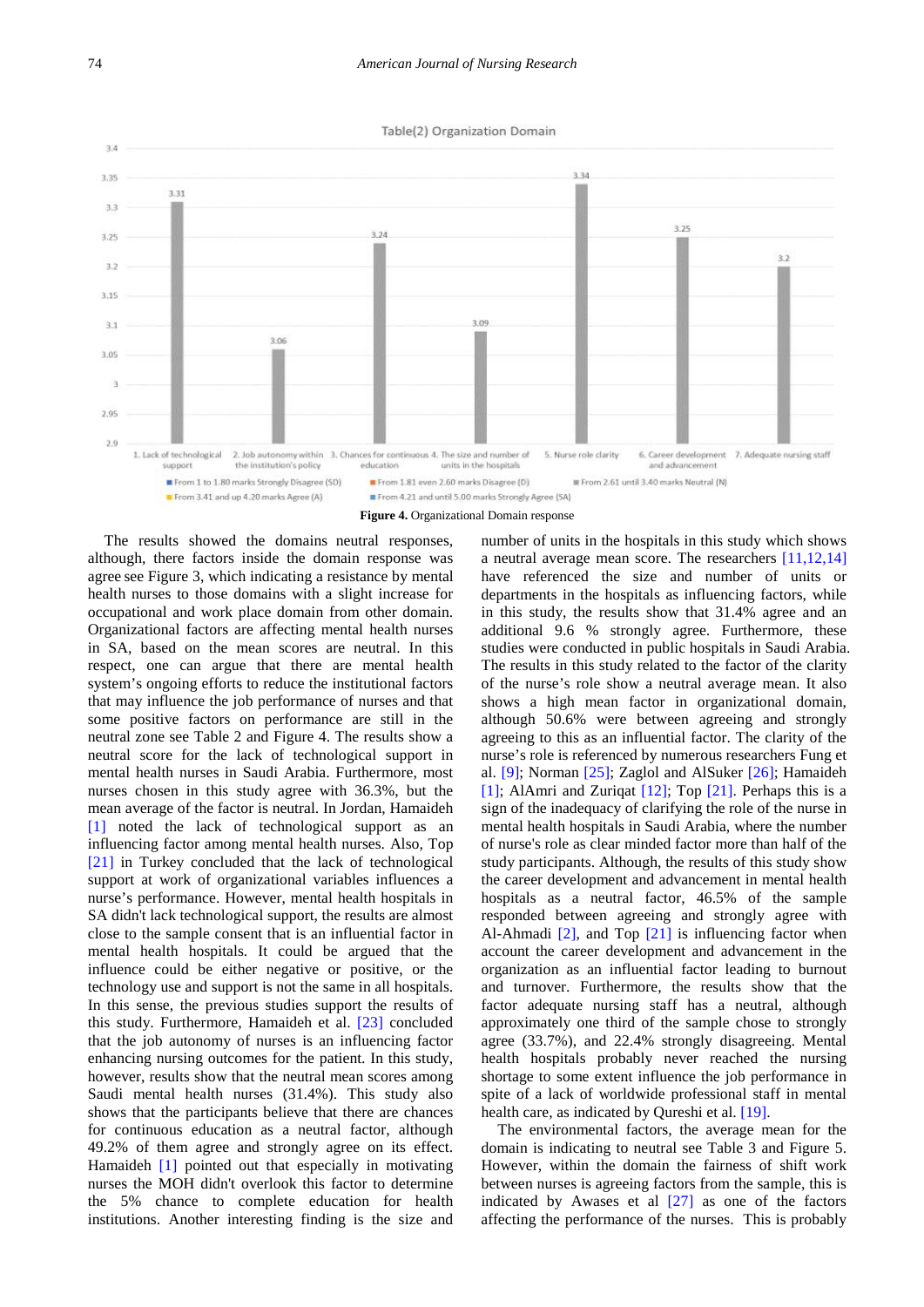a signal back to nursing management in those hospitals as pointed out by Germain and Cummings [\[4\]](#page-13-3) to the importance of nursing management style of performance for the nurse. Another interesting finding is related to the availability of standards of nursing care which was perceived as a neutral factor with an average mean score. In other studies, 49.7% of the participants were between agreeing and strongly agree to the availability of standards of nursing care as a factor that may affect job performance as AlAmri and Zuriqat [\[12\].](#page-13-11) Also, Hamaideh [\[1\]](#page-13-0) who concluded that the availability of standards of nursing care is an influential factor for mental health nurses. This means that almost touching not reached yet this factor as influential factors among mental health in this study. Furthermore, the results showed that a safe physical environment is a neutral factor as among mental health nurses in Saudi Arabia. This was not congruent with other studies were 50.6% of participants responded either agree or strongly agree to this as an influential Hamaideh [\[1\]](#page-13-0) for mental health nurses in Jordan. It could be argued that it may be related to providing a safe working environment for nurses. Another environmental factor is the location of the hospital the results show that this factor is a neutral, where the highest percentage for the factor of consenting to the location of the hospital influenced job performance by 27%. This was indicated by Hamaideh [\[1\]](#page-13-0) when he addressed the nurse's time at home and with work to highlight the quality of life in mental health nursing in Jordan by 20.1% and consider this factor is normal. On the other hand, this study shows that motivation in the work environment among mental health nurses is neutral, this is supported by other studies where 30.5% of participants see motivation in the work environment as an influential factor as indicated by Sharma and Dohor [\[30\],](#page-13-29) and 22.4% strongly disagree that this is an influential factor which may be due to increased stress as indicated by researchers Al-Ahmadi [\[2\],](#page-13-1) Hamaideh [\[1\],](#page-13-0) and Nakasis and Ouzouni [\[3\].](#page-13-2) The results also showed that the level of quietness within the hospital is a neutral factor, some studies suggests that among participants, 30.5% agree that the level of quietness is an influential factor, Bronkhorst et al [\[29\]](#page-13-28) and 21.2% of participants see this factor as neutral in mental health

hospitals, and 30% of participants responded either disagree or strongly disagree that this is an influencing factor in job performance within the mental health hospital work environment which supports the results of this study [\[1,2,16,17\].](#page-13-0) The results also showed that the type of patients and nature of their illness is a neutral factor as an average mean. Also, 28.2% of participants agree that this is an influencing factor Al-Ahmadi [\[2\];](#page-13-1) Hamaideh [\[1\],](#page-13-0) and 23.5% of participants see the type of patients and nature of their illness as a natural factor, maybe because nurses feel they must accept the patient regardless of his illness. The results show that the type and nature of the hospital is a neutral factor. Among the participants, 41.8% agreeing that this factor influences performance. This result contradicts  $[1,2,16,17]$  who have indicated that the nature of the of hospital is affecting performance, however, 33.7% of the participants disagreed that this is a factor.

Moreover, the results of the study within the social and cultural factors have neutral see Table 4 and Figure 6. However, some factors agreed upon by participants as influencing factors, these were; the Relationship with nurses and other health professional at work, AbuAlRub [\[33\]](#page-13-32) emphasized the importance of the relationship of nurses to other workers in hospitals, specific at mental health hospitals which was supported by Hamaideh [\[1\]](#page-13-0) in Jordan and Al-Ahmadi [\[2\]](#page-13-1) in SA. Furthermore, the results show that relationships at work with other health team members are almost an influential factor but it stills in neutral area with an average mean 54.6% of participants agreed and strongly agreed that relationships with other health team members are an influencing factor. This reflects the importance of social relationships among Saudi mental health nurses, whether between nurses or with other health team members. Although the results show that the social stigmatization of mentally ill people and mental illness is a neutral factor among mental health nurses with an average mean score in this study, 32% of participants in other studies see this factor as influences on performance as supported by Carrigan and Watson, [\[34\]](#page-13-33) perhaps due to the Islamic tradition in the Saudi community which rejects stigmatization toward mental illness and mental health patients.

| <b>Table 3. Environmental Domain</b> |
|--------------------------------------|
|--------------------------------------|

| <b>Environmental factors</b>                        |      | <b>SD</b> | D    | N    | $\mathbf{A}$ | <b>SA</b> | Mean | <b>Standard deviation</b> | Order<br>Of statement |  |
|-----------------------------------------------------|------|-----------|------|------|--------------|-----------|------|---------------------------|-----------------------|--|
|                                                     | F    | 62        | 54   | 80   | 92           | 52        | 3.05 | 1.33                      | 8                     |  |
| 1. The type and nature of the hospital              | $\%$ | 18.0      | 15.7 | 23.3 | 26.7         | 15.1      |      |                           |                       |  |
|                                                     | F    | 39        | 68   | 81   | 97           | 54        | 3.17 | 1.25                      | 6                     |  |
| 2. The type of patients and nature of their illness | $\%$ | 11.3      | 19.8 | 23.5 | 28.2         | 15.7      |      |                           |                       |  |
| 3. Safe physical environment                        | F    | 67        | 45   | 53   | 69           | 105       | 3.30 | 1.51                      | 3                     |  |
|                                                     | $\%$ | 19.5      | 13.1 | 15.4 | 20.1         | 30.5      |      |                           |                       |  |
|                                                     | F    | 66        | 37   | 73   | 105          | 57        | 3.15 | 1.36                      | 7                     |  |
| 4. Level of quietness within the hospital           | %    | 19.2      | 10.8 | 21.2 | 30.5         | 16.6      |      |                           |                       |  |
| 5. Motivation in work environment                   | F    | 77        | 49   | 44   | 62           | 105       | 3.20 | 1.57                      | 5                     |  |
|                                                     | $\%$ | 22.4      | 14.2 | 12.8 | 18.0         | 30.5      |      |                           |                       |  |
| 6. Availability of standards of nursing care        | F    | 49        | 53   | 62   | 78           | 93        | 3.34 | 1.41                      | 2                     |  |
|                                                     | $\%$ | 14.2      | 15.4 | 18.0 | 22.7         | 27.0      |      |                           |                       |  |
| 7. Fairness of shift work between nurses            | F    | 51        | 40   | 76   | 57           | 111       | 3.41 | 1.44                      |                       |  |
|                                                     | $\%$ | 14.8      | 11.6 | 22.1 | 16.6         | 32.3      |      |                           |                       |  |
| 8. Location of the hospital                         | F    | 48        | 56   | 69   | 93           | 68        | 3.23 | 1.34                      | 4                     |  |
|                                                     | $\%$ | 14.0      | 16.3 | 20.1 | 27.0         | 19.8      |      |                           |                       |  |
| <b>Total average</b>                                |      |           |      |      |              |           |      | 3.23                      |                       |  |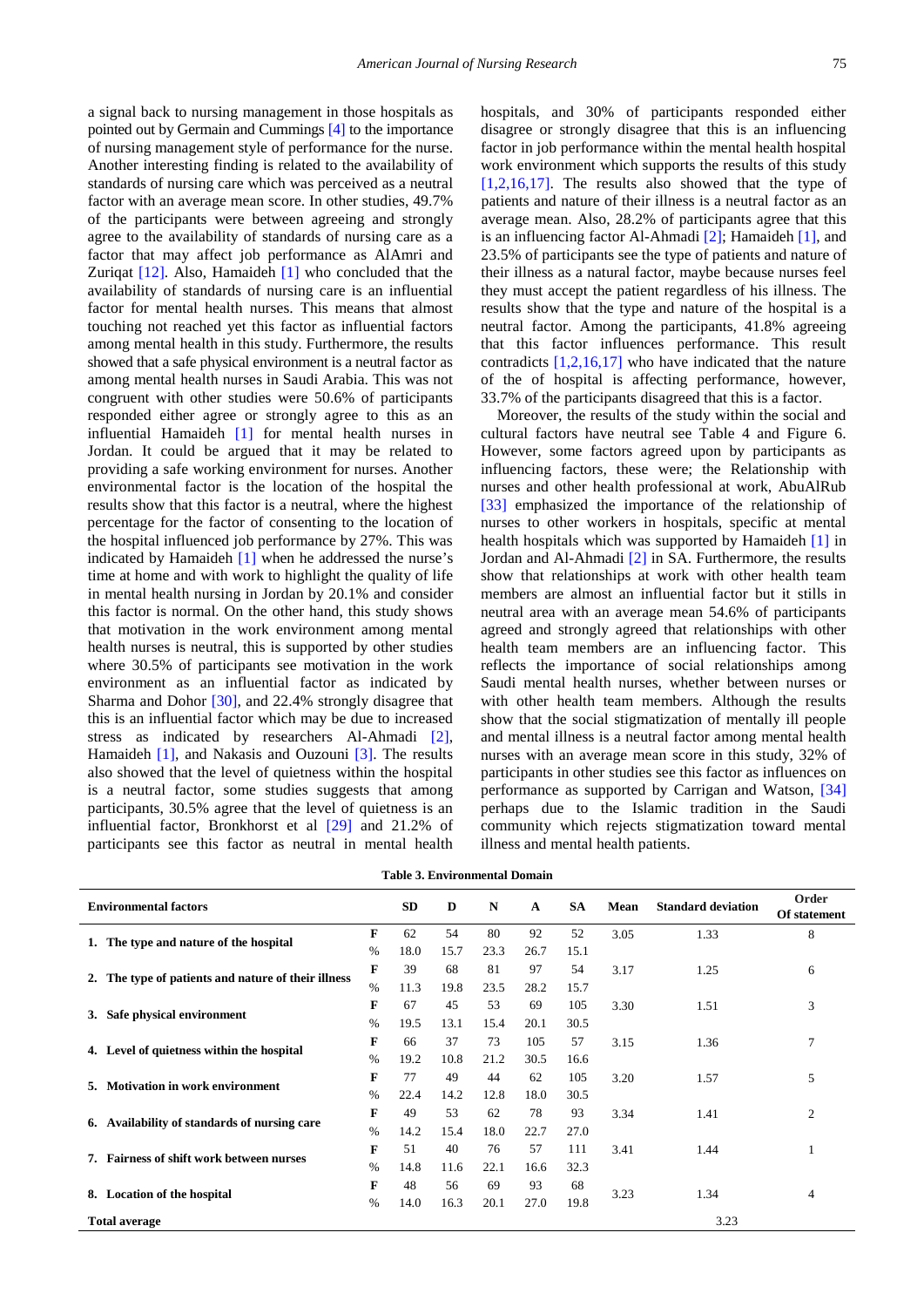#### Table (3):Environmental Domain.



| Socio-cultural factors                                          |               | <b>SD</b> | D    | N    | $\mathbf{A}$ | <b>SA</b> | Mean | <b>Standard</b><br>deviation | Order<br>Of statement |
|-----------------------------------------------------------------|---------------|-----------|------|------|--------------|-----------|------|------------------------------|-----------------------|
| 1. The social stigmatization of mentally ill people and mental  | F             | 70        | 48   | 57   | 51           | 110       | 3.25 | 1.54                         | 6                     |
| illness                                                         | $\%$          | 20.3      | 14.0 | 16.6 | 14.8         | 32.0      |      |                              |                       |
| Being a female nurse in my country                              | F             | 37        | 48   | 105  | 51           | 81        | 3.28 | 1.30                         | 5                     |
|                                                                 |               | 10.8      | 14.0 | 30.5 | 14.8         | 23.5      |      |                              |                       |
| 3. Being a male nurse in my country                             | F             | 34        | 36   | 110  | 61           | 80        | 3.36 | 1.26                         | 3                     |
|                                                                 | $\%$          | 9.9       | 10.5 | 32.0 | 17.7         | 23.3      |      |                              |                       |
| 4. Lack of support from my co-workers                           | F             | 55        | 65   | 71   | 56           | 77        | 3.11 | 1.41                         | 7                     |
|                                                                 | $\%$          | 16.0      | 18.9 | 20.6 | 16.3         | 22.4      |      |                              |                       |
| Social status differences between nurses and other health<br>5. | F             | 51        | 71   | 95   | 45           | 73        | 3.05 | 1.35                         | 8                     |
| team members                                                    | $\%$          | 14.8      | 20.6 | 27.6 | 13.1         | 21.2      |      |                              |                       |
| Relationships at work with other health team members<br>6.      | F             | 37        | 41   | 69   | 135          | 53        | 3.38 | 1.21                         | 2                     |
|                                                                 | $\frac{0}{0}$ | 10.8      | 11.9 | 20.1 | 39.2         | 15.4      |      |                              |                       |
| Relationships at work with other nurses                         | F             | 38        | 33   | 68   | 92           | 101       | 3.56 | 1.32                         |                       |
|                                                                 | $\%$          | 11.0      | 9.6  | 19.8 | 26.7         | 29.4      |      |                              |                       |
| The cultural beliefs of client's family about illness           | F             | 60        | 73   | 94   | 70           | 38        | 2.86 | 1.26                         | 9                     |
|                                                                 | $\%$          | 17.4      | 21.2 | 27.3 | 20.3         | 11.0      |      |                              |                       |
| <b>Ability to speak Arabic</b><br>9.                            | F             | 37        | 64   | 61   | 70           | 87        | 3.33 | 1.37                         | 4                     |
|                                                                 | $\%$          | 10.8      | 18.6 | 17.7 | 20.3         | 25.3      |      |                              |                       |
| <b>Total average</b>                                            |               |           |      |      |              |           |      | 3.24                         |                       |



**Figure 6.** Socio-culture Domain response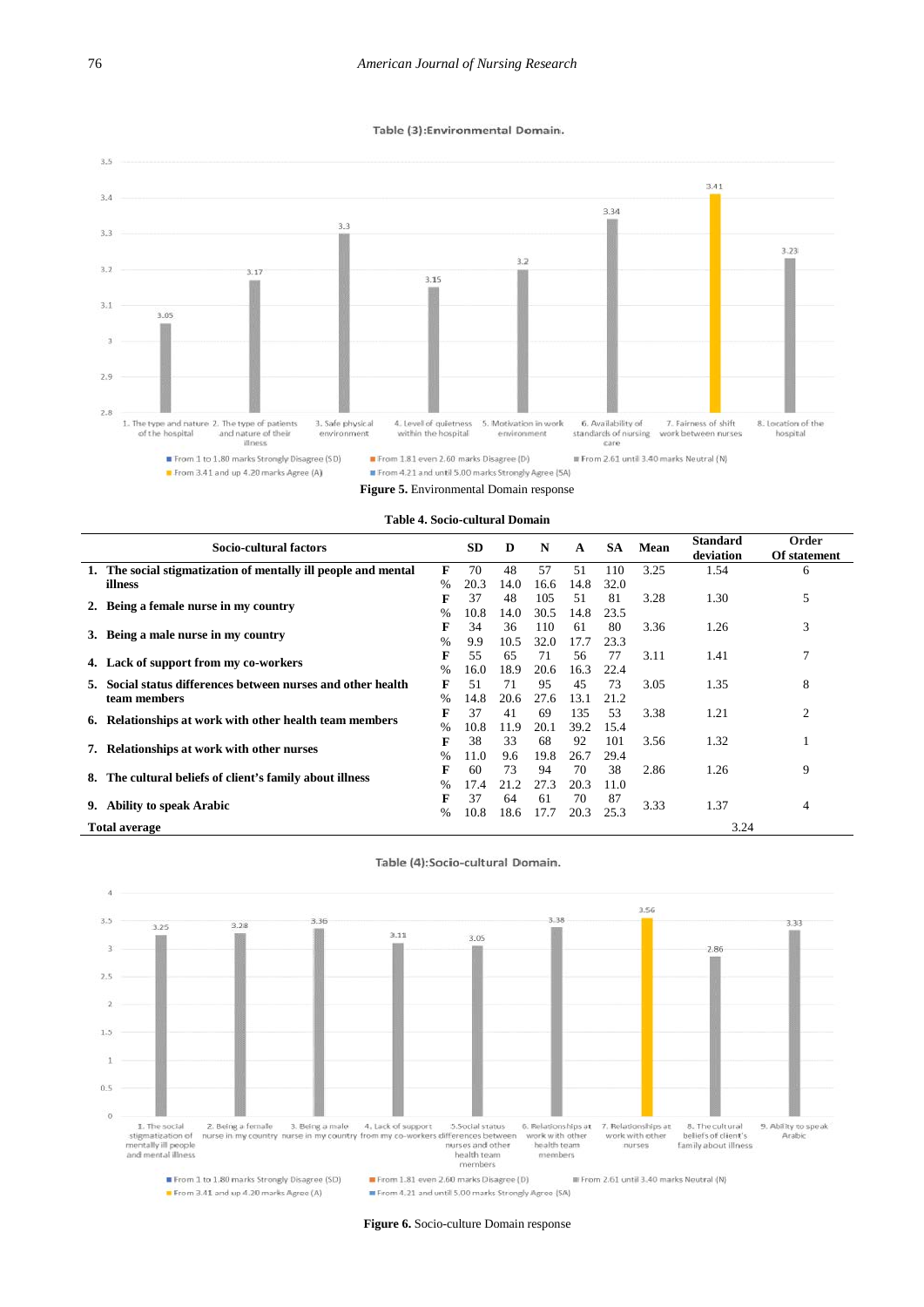The results of this study showed the economic domain, is neutral factor see Table 5 and Figure 7, however, within the domain some participants agree with influencing factors like salary on job performance. Another interesting finding is that monthly salary found to be an influential factor with an average mean score, and that this finding is supported by Resitall [\[39\],](#page-13-38) Also, this factor was pointed as an influencing factor in job performance in mental health hospitals in Saudi Arabia more than 10 years ago by Al-Ahmadi [\[2\].](#page-13-1)

The results suggests that within the occupational and workplace stress factors category that participants agree that three factors are influential, and they almost agree with the fourth, but it stills in neutral see Table 6 and Figure 8. The results shows a lack of managerial effort to improve the work environment of nurses as an influential factor in job performance, this factor was also pointed by Hamaideh [\[1\]](#page-13-0) and Al-Ahmadi [\[2\]](#page-13-1) as an influential factor for nurses who work in mental health hospitals in Saudi Arabia. Thus, it has to be on mental health decision makers to address this factor which has recurred since the time of the study in 2006. The mental health system should attract effective leaders with skills in order to

improve the work environment. Another interesting finding in this study is related to support from ward managers as an influencing factor among mental health nurses. This finding is supported by Hamaideh [\[1\]](#page-13-0) and Alalyani [\[14\].](#page-13-13) For instance, Alalyani [\[14\]](#page-13-13) suggested that support from ward managers was an influencing factor for nurse performance in the Intensive Care Unite department in a public hospitals, and Jenkins and Eilliat [\[16\]](#page-13-15) suggested that this factor played a role in a performance in the acute department in a mental health hospital; so, needing of support from ward managers may increase according to the severity of the ward. Another related to seeking perfectionism is reported as another factor that influences job performance among mental health nurses in this study. This finding, supported by Philp, et al. [\[32\],](#page-13-31) when they suggested that seeking perfection despite this being a very important factor causing burnout from the ward. Also, the results showed that violent and aggressive behaviors from mentally ill people is a neutral factor with an average mean score 54.7% of participants see this as an influential factor in performance and is supported by numerous researcher[s \[1,2,16,17\].](#page-13-0)

**Table 5. Economic Domain**

|    | <b>Economic Factors</b>                       | <b>SD</b> | D    | N    | A    | <b>SA</b> | <b>Mean</b> | <b>Standard</b><br>deviation | Order<br>Of statement |                |
|----|-----------------------------------------------|-----------|------|------|------|-----------|-------------|------------------------------|-----------------------|----------------|
|    | <b>Financial Incentives</b>                   | F         | 74   | 41   | 49   | 51        | 121         | 3.31                         | 1.58                  | $\overline{2}$ |
|    |                                               | $\%$      | 21.5 | 11.9 | 14.2 | 14.8      | 35.2        |                              |                       |                |
| 2. | <b>Salary</b>                                 |           | 54   | 38   | 67   | 66        | 113         | 3.43                         | 1.45                  |                |
|    |                                               | $\%$      | 15.7 | 11.0 | 19.5 | 19.2      | 32.8        |                              |                       |                |
| 3. | F<br>Lack of financial resources for training |           | 65   | 36   | 87   | 55        | 90          | 3.21                         | 1.45                  | 3              |
|    |                                               | $\%$      | 18.9 | 10.5 | 25.3 | 16.0      | 26.2        |                              |                       |                |
| 4. | F                                             |           | 115  | 43   | 59   | 59        | 60          | 2.72                         | 1.52                  | 5              |
|    | <b>Clear reward system</b>                    | $\%$      | 33.4 | 12.5 | 17.2 | 17.2      | 17.4        |                              |                       |                |
| 5. | <b>Health insurance system</b><br>%           |           | 90   | 33   | 64   | 80        | 71          | 3.03                         | 1.50                  | 4              |
|    |                                               |           | 26.2 | 9.6  | 18.6 | 23.3      | 20.6        |                              |                       |                |
|    | <b>Total average</b>                          |           |      |      |      |           |             | 3.14                         |                       |                |



**Figure 7.** Economic Domain response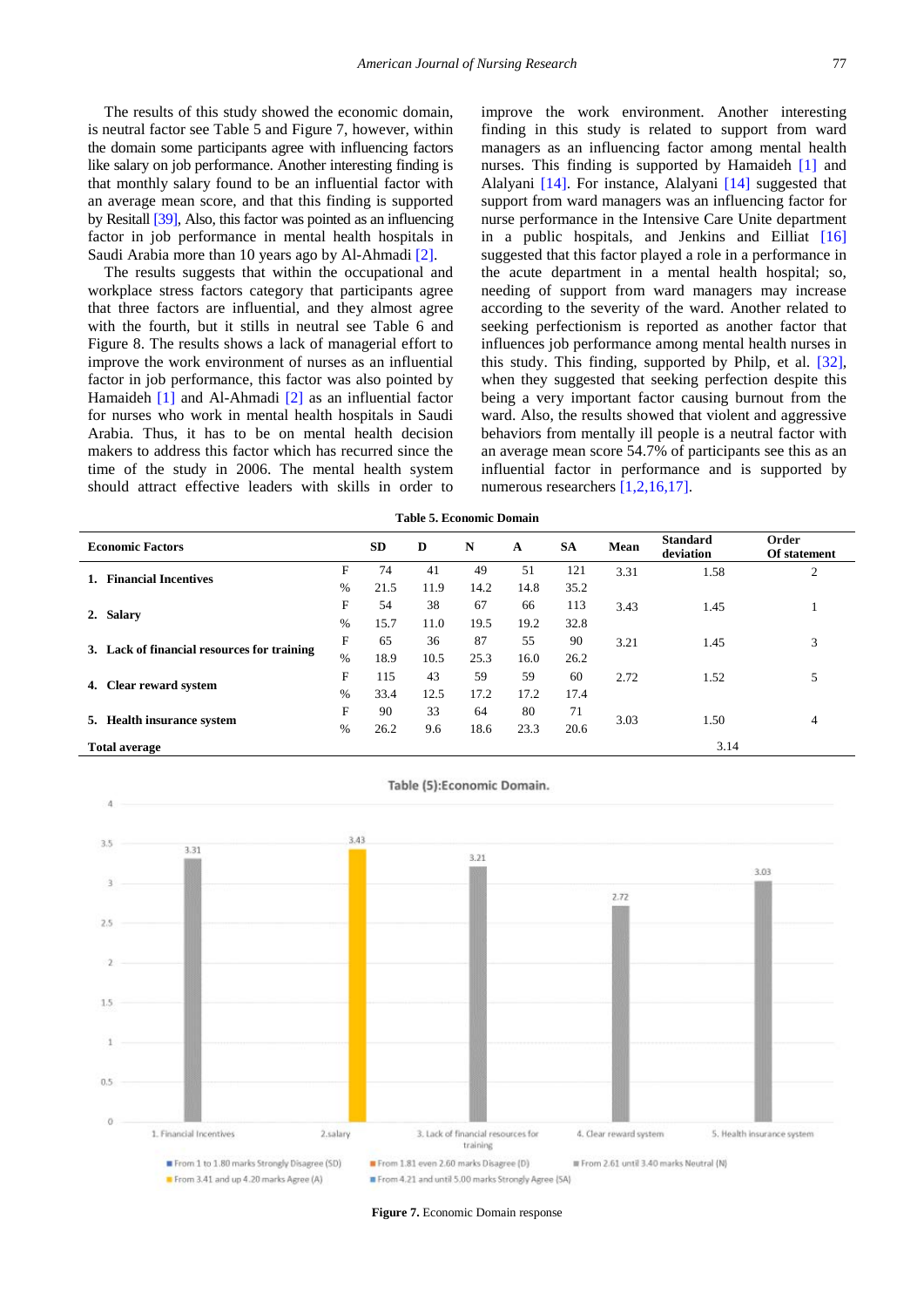**Table 6. Occupational/Work place stress Domain**

|    | <b>Occupational/Work place stress factors</b>      |               | <b>SD</b> | D    | N    | A    | <b>SA</b> | Mean | <b>Standard</b><br>deviation | Order<br>Of statement |
|----|----------------------------------------------------|---------------|-----------|------|------|------|-----------|------|------------------------------|-----------------------|
|    | Violent and aggressive behaviors from mentally ill | F             | 65        | 44   | 42   | 69   | 119       | 3.39 | 1.54                         | 4                     |
|    | people                                             | $\frac{0}{6}$ | 18.9      | 12.8 | 12.2 | 20.1 | 34.6      |      |                              |                       |
|    | <b>Support from ward managers</b>                  | F             | 41        | 53   | 60   | 72   | 108       | 3.46 | 1.40                         | $\overline{2}$        |
|    |                                                    | $\frac{0}{6}$ | 11.9      | 15.4 | 17.4 | 20.9 | 31.4      |      |                              |                       |
|    |                                                    | F             | 49        | 53   | 83   | 92   | 58        | 3.17 | 1.30                         | 6                     |
|    | Fear of being blamed by my supervisors             | $\frac{0}{0}$ | 14.2      | 15.4 | 24.1 | 26.7 | 16.9      |      |                              |                       |
| 4. |                                                    | F             | 39        | 32   | 81   | 105  | 73        | 3.43 | 1.26                         | 3                     |
|    | Seeking perfectionism                              | $\%$          | 11.3      | 9.3  | 23.5 | 30.5 | 21.2      |      |                              |                       |
|    | 5. Lack of Managerial effort to improve the work   | F             | 47        | 40   | 63   | 62   | 124       | 3.52 | 1.44                         |                       |
|    | environment of nurses                              | $\%$          | 13.7      | 11.6 | 18.3 | 18.0 | 36.0      |      |                              |                       |
|    |                                                    | F             | 54        | 45   | 104  | 80   | 55        | 3.11 | 1.29                         |                       |
| 6. | Receiving no response to your questions quickly    | $\%$          | 15.7      | 13.1 | 30.2 | 23.3 | 16.0      |      |                              |                       |
|    |                                                    | F             | 58        | 31   | 92   | 106  | 52        |      |                              |                       |
|    | Being at the center of attention                   |               | 16.9      | 9.0  | 26.7 | 30.8 | 15.1      | 3.19 | 1.29                         | 5                     |
|    | <b>Total average</b>                               |               |           |      |      |      |           |      | 3.32                         |                       |





**Figure 8.** Occupational/Work place stress Domain response

|  |  |  | Table 7. Responses of participants about open-ended question |  |  |  |  |  |  |  |  |  |  |  |  |
|--|--|--|--------------------------------------------------------------|--|--|--|--|--|--|--|--|--|--|--|--|
|  |  |  |                                                              |  |  |  |  |  |  |  |  |  |  |  |  |

| The factor                                                                       | <b>No. Frequency</b> |
|----------------------------------------------------------------------------------|----------------------|
| Lack of experience and competence of management in hospital.                     | 6                    |
| Lack of support from health team members in hospital.                            | h                    |
| Absent of pre-training program about mental health care for new staff nurses.    |                      |
| Ambiguity of nurse's role in mental health hospital.                             |                      |
| Lack of support and engagement from administration in hospitals                  | 11                   |
| Absent of fairness between staff nurses in hospital                              |                      |
| Absence of the development programs for staff nurses in mental health hospitals. |                      |
| Lack of motivation environment at work.                                          |                      |
| Reduced work hour for 8 hours. To 6 hours.                                       |                      |
| Lack of financial support.                                                       |                      |
| Monthly working Rota.                                                            |                      |
| Stigmatization of mentally ill people and mental illness.                        |                      |
| Absent of the privatize system work in the hospitals.                            |                      |
| Shortage of staff nurses by turnover.                                            |                      |
| Pre-employment medical examination.                                              |                      |
| Absent of social media for mental ill people and psychiatric nursing             |                      |
| Family's responsibility and support to nurse                                     |                      |
| Location of hospital.                                                            |                      |
| Poor desire for development and follow-up the new in nursing.                    |                      |
| Sympathy nurse with mental health patient.                                       |                      |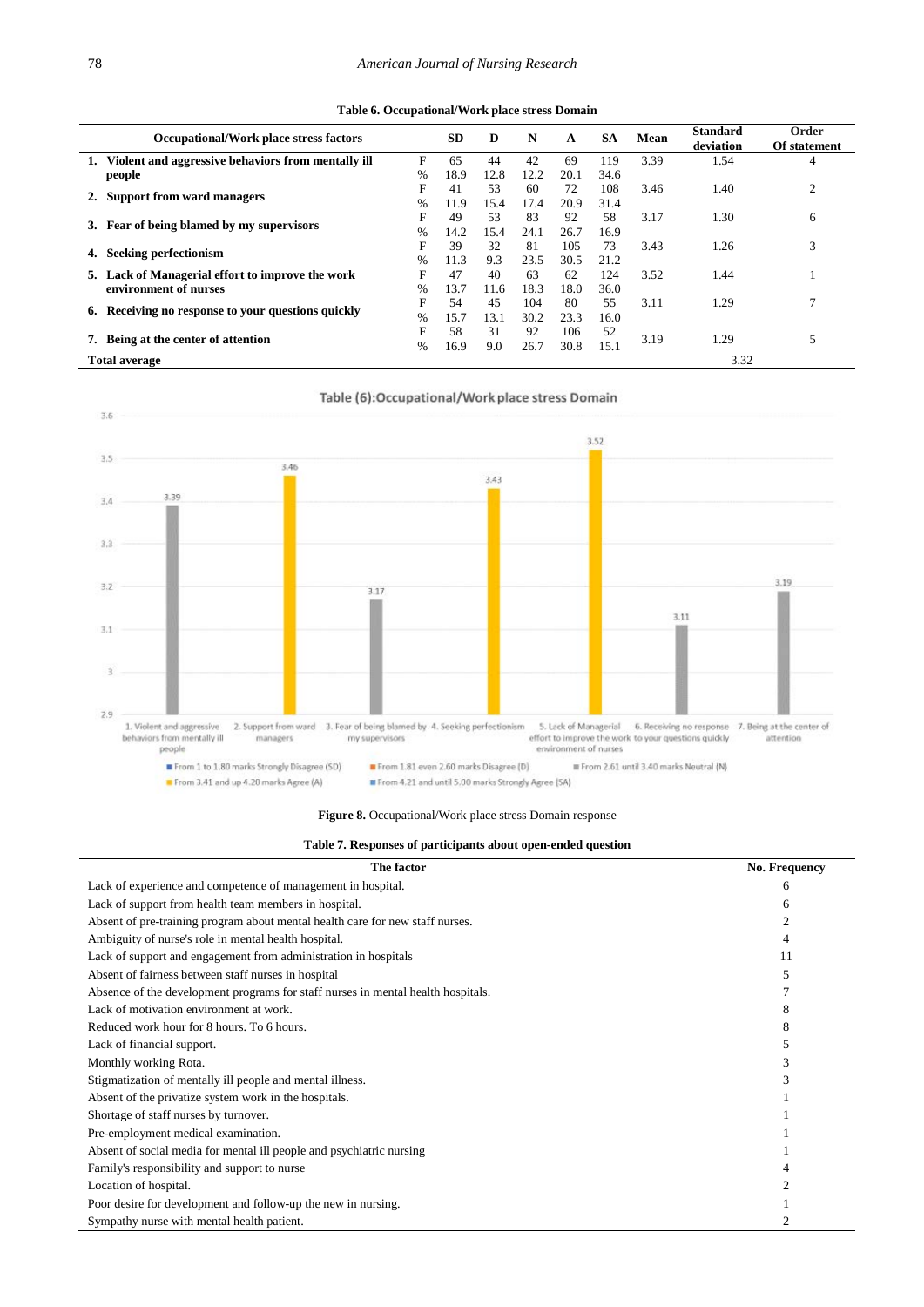In the open-ended question see Table 7, it was apparent that the lack of support and engagement from administration in a mental health hospitals received the highest frequency from participants as an influencing factor on nurses' performance in mental health hospitals, and it supported by Hamaideh [\[1\],](#page-13-0) Al-Ahmadi [\[2\],](#page-13-1) and Top [\[21\].](#page-13-20) Furthermore, reducing long working hours was suggested from participants; that was supported by Alalyani [\[14\].](#page-13-13)

In addition, a motivating work environment, the absence of development programs, the lack of experience, competence of management, support from other departments, financial support, and fairness in a mental health hospitals, and the ambiguity of the nurse's role in a mental health hospital were emphasized as an influential factors that were supported by Hamaideh [\[1\],](#page-13-0) Al-Ahmadi [\[2\],](#page-13-1) Top [\[21\],](#page-13-20) and Awases et al [\[27\].](#page-13-26)

#### **5. Limitations**

There were many limitations to this study. The first was related to exploring the factors that may influence the job performance rather than assessing the job performance of the nurses itself. Although the study was quantitativequalitative one, the researcher can only suggest that the findings reflects only the participants' perspectives, and the generalization is limited in the sample. The selfreporting and scarce of research in mental health nursing in Saudi Arabia are two further limitations to this study, however, the open-ended questions may have been added some in depth to the study. Therefore, the results may become more reliable and credible. However, further researches studies are needed to support or refute the finding of this study.

## **6. Conclusion**

The results of this study, which were conducted in five mental health hospitals in four cities in Saudi Arabia indicate that six main factors influence the performance of nurses who are working in mental health hospitals. These factors are lack of managerial effort to improve the work environment of nurses, seeking perfectionism, support from the ward manager, salary, the relationship at work with other nurses, and fairness of shift work between nurses. Additionally, other factors can be considered to be influencing factors, which they are still in the natural area, including relationships at work with other health team members and aggressive behavior of mentally ill patients. Finally, the results of Content analysis are consistent with influencing factors which exploring in this study.

## **7.Implicationsto Nursing**

#### **7.1. Nursing Education**

Nursing profession in the academic institutions focuses on preparing competitive, knowledgeable, and skillful nurses. Nevertheless, other factors during work may give insight into how nursing education should most appropriately be offered, this includes the factors that may influence the job performance and ultimately lead to providing a better continuing educational programs and quality care.

#### **7.2. Nursing Practice**

Improving workplace and job conditions will most likely reflected in the nurses' performance. The results of this study provide an opportunity for policy makers in a variety of clinical and institutional settings to understand the needs of nurses who are working in mental health hospitals, and therefore enabling them to provide a maximum quality health care.

#### **7.3. Nursing Research**

Research studies on the factors that may improve or hinders the job performance will enrich the body of knowledge that ultimately will contribute to a better understanding of the challenges that may face the practice of nursing based on scientific research studies. Further, such studies will be of great help to the future researchers who attempting to investigate issues related to the job performance and satisfaction.

#### **7.4. Nursing Administration**

The results of this study shed some light on the organizational and administrative factors. It is hoped that by exploring these factors, nurse administrators and policy makers in the health institutions and ultimately improve the quality of care provided to their patients.

#### **8. Recommendations**

In the light of the study findings, the following are recommended by researcher:

- 1. Considerations should be given to the physical environment and the work of nurses Saudi mental health hospitals.
- 2. It is therefore recommended that a more managerial effort should given attention to improve the work environment of nurses.
- 3. It is recommended that policy makers should give attention to issues such as seeking perfectionism, support from the ward manager, salary, the relationship at work with other nurses, and fairness of shift work between nurses.
- 4. Nurses represent the largest portion of the health team, it is therefore recommended that policy makers should always consider improving their work conditions. This includes the financial, work, health-related issues, and the social aspects of their life.
- 5. Specializing in mental health nursing programs should be a requirement, especially for new nurses in mental health hospitals. It is recommended that a bachelor's in mental health nursing or postgraduate training certificate should be offered for graduates is insufficient. Nurses need more times and preparations in addition to salary motivations to improve succeed their job performance.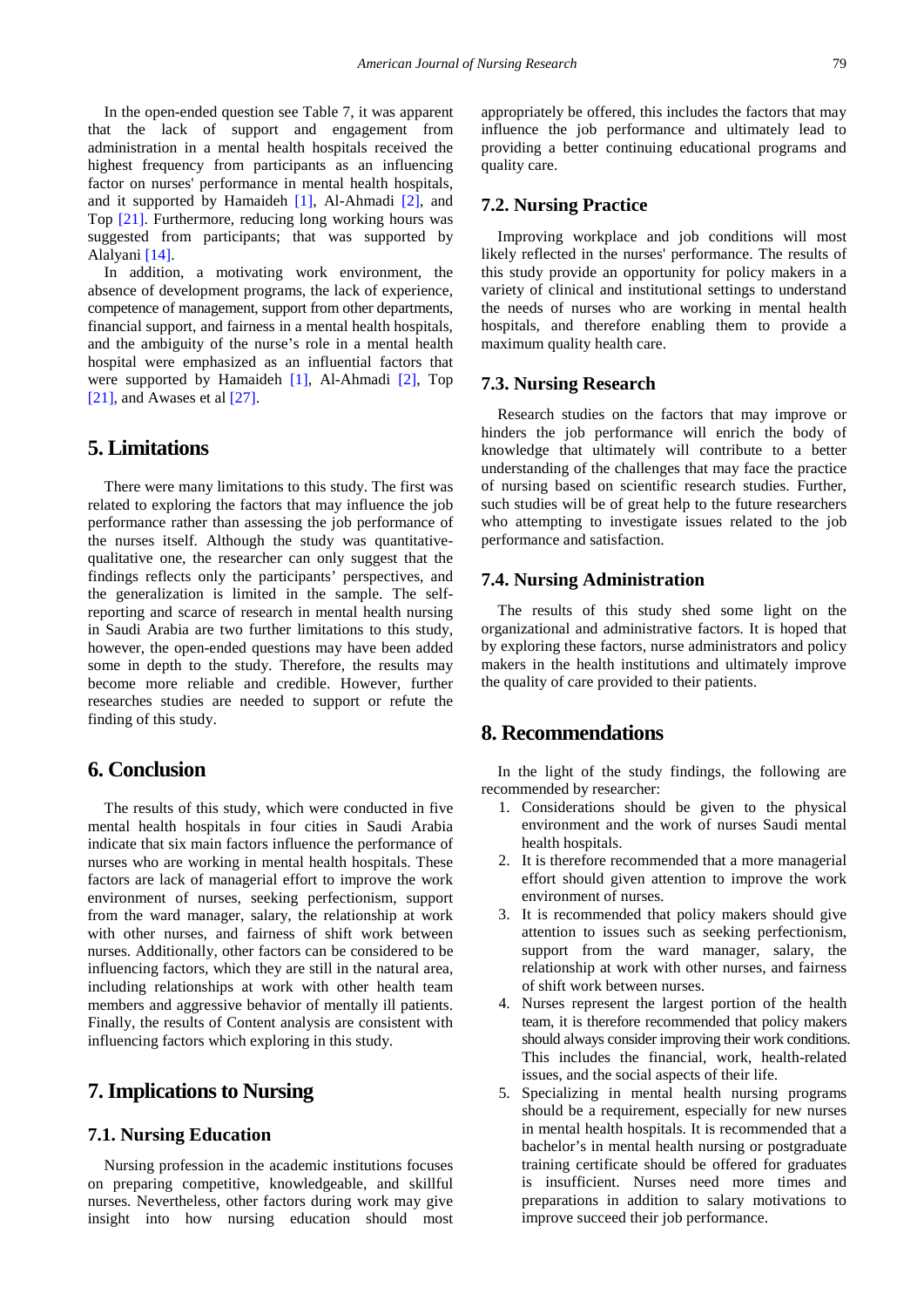6. Strengthening social relationships in the hospital is another important contribution to reducing work stress in mental health hospitals. Establishing workshops highlighting the importance of social relationships may contribute to improved nursing performance.

Further research studies with larger sample are needed to support or refute the finding of this study.

# **Acknowledgement**

We would like to thanks King Saud University Research center and Research and Studies General department of Ministry of health.

## **References**

- <span id="page-13-0"></span>[1] Hamaideh, S. H. (2011). Burnout, social support, and job satisfaction among Jordanian mental health nurses. *Issues in Mental Health Nursing*, *32*(4), 234-242.
- <span id="page-13-1"></span>[2] Al-Ahmadi, H. A. (2006). Determinants of Nurse Turnover in Psychiatric Hospitals in Saudi Arabia. *Journal of the Social*  .(4)*34* ,*Sciences*
- <span id="page-13-2"></span>[3] Nakasis K. & Ouzouni C. (2008) Factors influencing stress and job satisfaction of nurses working in psychiatric units: a research review. *Health Science Journal* 2 (4), 183-195.
- <span id="page-13-3"></span>[4] Germain, P.B., & Cumming, G.G. (2010). The influence of leadership on nurse performance: systemic literature review. *Journal of nursing management*, 18(4), 425-439.
- <span id="page-13-4"></span>[5] Coleman, V.I., & Borman, W.C. (2000). Investigating the underlying structure of the citizenship performance domain. Human resource management Review, 10 (1), 25-44. Delphi study. Contemporary Nurse: *A Journal For The Australian Nursing Profession*, 47(1/2), 16-26.
- <span id="page-13-5"></span>[6] Competency Assessment in Nursing. A summary of literature published since 2000. Developed by Alison Evans Consulting on behalf of EdCaN, 2008.
- <span id="page-13-6"></span>[7] Laibhen-Parkes, N. (October 2014). Evidence-based practice competence: A concept analysis. 2014 NANDA International, Inc. International Journal of Nursing Knowledge, 25(3).
- <span id="page-13-7"></span>[8] Johnson, C., Wilhelmsson, S., Börjeson, S., & Lindberg, M. (2015). Improvement of communication and interpersonal competence in telenursing - development of a self-assessment tool. *Journal Of Clinical Nursing*, 24(11/12), 1489-1501.
- <span id="page-13-8"></span>[9] Fung, Y. L., Chan, Z., & Chien, W. T. (2014). Role performance of psychiatric nurses in advanced practice: a systematic review of the literature. *Journal of psychiatric and mental health nursing*, 21(8), 698-714.
- <span id="page-13-9"></span>[10] Khomeiran, R. T., Yekta, Z. P., Kiger, A. M., & Ahmadi, F. (2006). Professional competence: factors described by nurses as influencing their development. *International Nursing Review*, *53*(1), 66.
- <span id="page-13-10"></span>[11] Al-Ahmadi, H., 2009. Factors affecting performance of hospital nurses in Riyadh Region, Saudi Arabia. *International Journal Health Care Quality Assurance*, 22: 40-54.
- <span id="page-13-11"></span>[12] Alamri, M., & Zuraikat, N. (2011). Financial Incentives System for Nursing in the Kingdom of Saudi Arabia. *Journal of Accounting and Finance*, *11*(2), 53.
- <span id="page-13-12"></span>[13] Mohammed Alshmemri, Lina Shahwan-Akland Phillip Maude. Job Satisfaction among Nurses in Saudi Arabia: A Review of the Literature. Life Sci J 2016; 13(9): 78-83.
- <span id="page-13-13"></span>[14] Alalyani, M. M. (2011). *Factors influencing the quality of nursing care in an intensive care unit in Saudi Arabia*. Curtin University.
- <span id="page-13-14"></span>[15] Karanikola, M. N., & Papathanassoglou, E. E. (2013). Exploration of the burnout syndrome occurrence among mental health nurses in Cyprus. *Archives of psychiatric nursing*, *27*(6), 319-326.
- <span id="page-13-15"></span>[16] Jenkins, R., & Elliott, P. (2004). Stressors, burnout and social support: nurses in acute mental health settings. *Journal of advanced nursing*, *48*(6), 622-631.
- <span id="page-13-16"></span>[17] Humpel, N., & Caputi, P. (2001). Exploring the relationship between work stress, years of experience and emotional

competency using a sample of Australian mental health nurses. *Journal of Psychiatric and Mental Health Nursing*, *8*(5), 399-403.

- <span id="page-13-17"></span>[18] Koenig, H. G., Al Zaben,F., Sehlo, M. G., Khalifa, D. A., Al Ahwal, M. S., Qureshi, N. A., Al Habeeb, A. A.(2014) Mental health care in Saudi Arabia: Past, present and future. *Open Journal of Psychiatry*, *4*, 113-130.
- <span id="page-13-18"></span>[19] Qureshi, N. A., Al-Habeeb, A. A., & Koenig, H. (2013). Mental health system in Saudi Arabia: An overview. (Dovepress open access to scientific and medical research) Neuropsychiatric Disease and Treatment, 9, 1121-1135.
- <span id="page-13-19"></span>[20] Ministry Of Health. (2014). nursing statistical year book 2014.
- <span id="page-13-20"></span>[21] Mehmet, T. O. P. (2013). Organizational variables on nurses' job performance in Turkey: Nursing assessments. *Iranian journal of public health*, *42*(3), 261.
- <span id="page-13-21"></span>[22] Al-Makhaita, H. M., Sabra, A. a. & Hafez, A. (2014) Job performance among nurses working in two different health care levels, Eastern Saudi Arabia: a comparative study. International Journal of Medical Science and Public Health, 3 (7), 832-837.
- <span id="page-13-22"></span>[23] Hamaideh, S. H., Mrayyan, M. T., Mudallal, R., Ammouri, A., Khraisat, O., & Al-Nami, O. (2010). Nurses' Autonomy: Comparative Study between American and Jordanian Registered Nurses. *Jordan Medical Journal*, *43*(4).
- <span id="page-13-23"></span>[24] Soilkki, K. K., Cassim, N., & Karodia, A. M. (2014). An evaluation of the factors influencing the performance of registered nurses at the national referral hospital in Namibia. *Australian Journal of Business and Management Research*, *4*(2), 47.
- <span id="page-13-24"></span>[25] Wu, L., & Norman, I. J. (2006). An investigation of job satisfaction, organizational commitment and role conflict and ambiguity in a sample of Chinese undergraduate nursing students. *Nurse Education Today*, *26*(4), 304-314.
- <span id="page-13-25"></span>[26] Zaghloul, A. A. Z., & AlSokair, M. K. (2008). Constructing a nurse appraisal form: A Delphi technique study. *Journal of multidisciplinary healthcare, 1,* 11
- <span id="page-13-26"></span>[27] Awases, M. H., Bezuidenhout, M. C., & Roos, J. H. (2013). Factors affecting the performance of professional nurses in Namibia. *curationis*, *36*(1), 1-8.
- <span id="page-13-27"></span>[28] Elfaki, N. K., & Aedh, A. I. (2015). Impediments to Nursing Profession in Najran-Saudi Arabia. *IOSR-JNHS*, *4*(2), 60-64.
- <span id="page-13-28"></span>[29] Bronkhorst, B., Tummers, L., Steijn, B., & Vijverberg, D. (2015). Organizational climate and employee mental health outcomes: A systematic review of studies in health care organizations. *Health care management review*, *40*(3), 254-271.
- <span id="page-13-29"></span>[30] Sharma, J., & Dhar, R. L. (2016). Factors influencing job performance of nursing staff: mediating role of affective commitment. *Personnel Review*, *45*(1), 161-182.
- <span id="page-13-30"></span>[31] Ho, W. H., Chang, C. S., Shih, Y. L., & Liang, R. D. (2009). Effects of job rotation and role stress among nurses on job satisfaction and organizational commitment. *BMC Health Services Research*, 9(1), 1.
- <span id="page-13-31"></span>[32] Gazzaz, L., (2009): Saudi Nurses' Perceptions of Nursing as an Occupational Choice: A Qualitative Interview Study, Doctorate thesis, Faculty of Medicine and Allied Health Science School of Nursing, University of Nottingham, 1-10.
- <span id="page-13-32"></span>[33] AbuAlRub, R. F. (2004). Job stress, job performance, and social support among hospital nurses. *Journal of nursing scholarship*, *36*(1), 73-78.
- <span id="page-13-33"></span>[34] Nabirye, R. C., Brown, K. C., Pryor, E. R., & Maples, E. H. (2011). Occupational stress, job satisfaction and job performance among hospital nurses in Kampala, Uganda. *Journal of nursing*  management, 19(6), 760-768.
- <span id="page-13-34"></span>[35] Al-Rabiah, O. (1994) The Current Status of Nursing in Saudi Arabia - Critical Issue for Research. In: (Ed) Nursing in the Kingdom of Saudi Arabia (Arabic Text, Title Translated by Lamya Gazzaz). Riyadh, King Fahad National Library. pp. 112- 126.
- <span id="page-13-35"></span>[36] AlYami, M. S., & Watson, R. (2014). An overview of nursing in Saudi Arabia. *Journal of Health Specialties*, *2*(1), 10.
- <span id="page-13-36"></span>[37] Albougami, A. (2015). Role of language and communication in providing quality health care by expatriate nurses in Saudi Arabia. *Journal of Health Specialties*. 3 (3).
- <span id="page-13-37"></span>[38] Almutairi, A., & McCarthy, A. L. (2012). A multicultural nursing workforce and cultural perspectives in Saudi Arabia: An overview. 71-74. ,(3)*3* ,*TheHealth*
- <span id="page-13-38"></span>[39] Restila, R. (2015). Systematic Review: Occupational Stress And Related Factors Among Hospital Nurses. *Jurnal Kesehatan Masyarakat (Journal of Public Health)*, *9*(2).